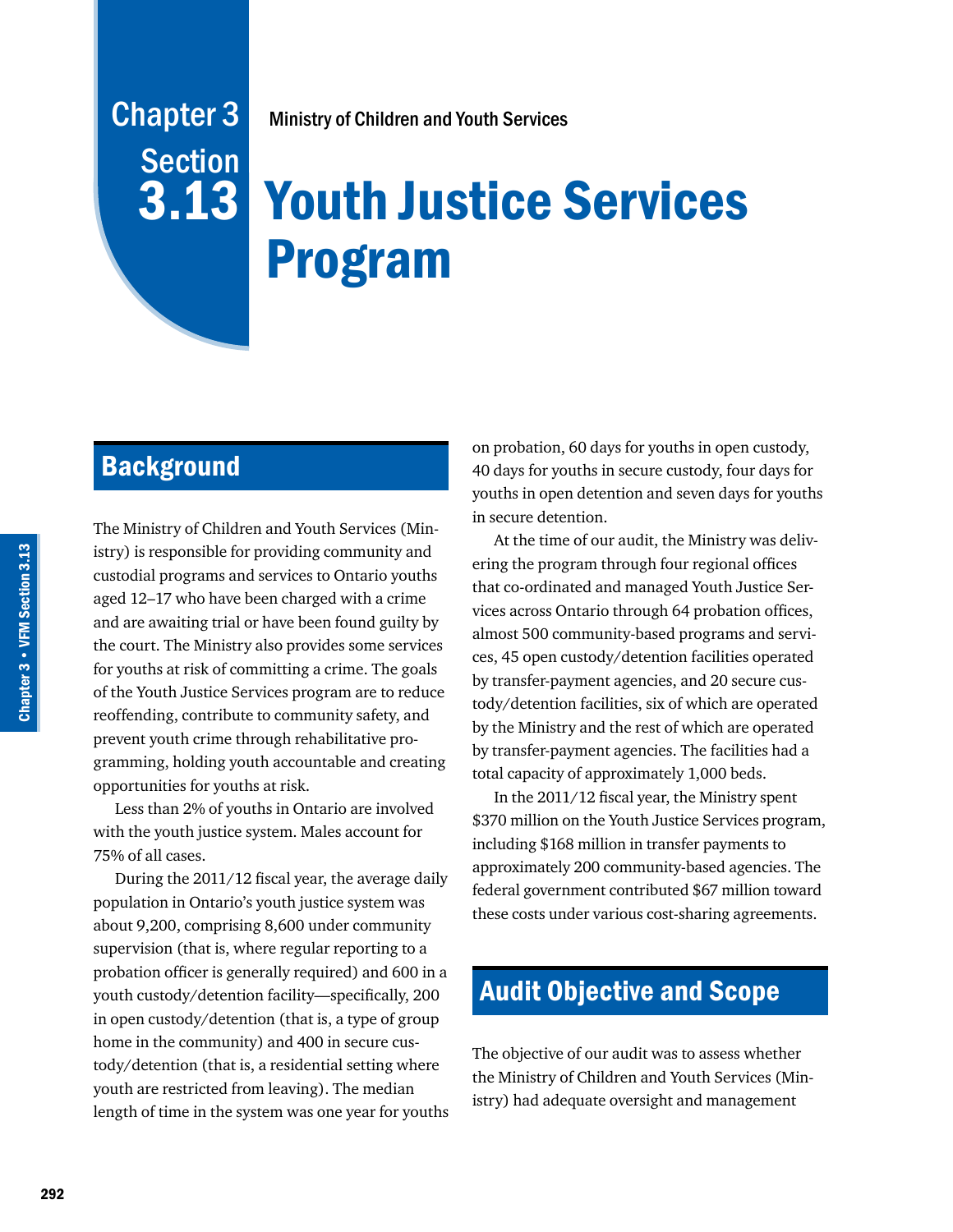procedures in place over the Youth Justice Services program to ensure that:

- legislative and judicial requirements, as well as program policies and procedures, are being complied with;
- financial and human resources are being managed cost-effectively; and
- the Ministry measures and reports on the effectiveness of its services and programs.

Senior ministry management reviewed and agreed to our audit objective and associated audit criteria. The scope of our audit included a review and analysis of case files and other relevant files and administrative policies and procedures, as well as discussions with appropriate staff at the Ministry's head office and at the three regional offices and four probation offices that we visited. We also visited a mix of open and secure youth custody/ detention facilities operated directly by the Ministry or by transfer-payment agencies. In addition, we employed a number of computer-assisted audit techniques to analyze youth records in relation to specific aspects of case management.

We also met with staff of the Provincial Advocate for Children and Youth to obtain their perspective on the program, and we reviewed their latest reports on practices at two custody/detention facilities. We did not conduct any detailed testing at facilities because both the Provincial Advocate for Children and Youth and the Ministry's internal audit team had conducted reviews at some facilities over the past few years.

# LEGISLATIVE SCOPE LIMITATION

In order to protect the privacy of youths, the federal *Youth Criminal Justice Act* restricts access to youth justice records to persons specified under the Act or persons designated by the Governor General of Canada or the Lieutenant Governor of the appropriate province. The Act does not name the Auditor General of Ontario as one of the people with access to youth justice records. As a result, in 2006, when conducting an audit of Children's Aid Societies, we

requested and obtained an Order-in-Council issued by the Lieutenant Governor of Ontario to access youth files for the purpose of conducting our audit in accordance with the *Auditor General Act*. At the start of this audit, we confirmed with ministry representatives that this Order-in-Council was still in effect to allow us access to youth records. However, this Order-in-Council does not grant us access to the medical, psychological and psychiatric reports on youths resulting from court-ordered assessments. These reports are made available to probation officers and can provide them with very useful information to support decisions on how best to rehabilitate youths placed under their supervision and to protect the public. Because we did not have access to these reports, we did not assess the extent to which the information in them was taken into consideration with respect to the specific programs and services offered to the youths who required court-ordered assessments of their rehabilitation needs.

# **Summary**

Within the past 10 years, the Youth Justice Services program has undergone significant transition stemming from changes in federal legislation and the shift in philosophy from a more incarceration-based approach to a community-based rehabilitation approach. Our best-practice research indicated that the trend in youth justice systems in other jurisdictions has also been to adopt a more communitybased focus. This transition included, among other things, a decrease in the number of custody beds, an increase in community-based programs and services, and the separation of youths in custody from adults in custody.

Between the 2005/06 and 2010/11 fiscal years, total program expenditures have increased by 25% to 30% while the total estimated number of youths served by the program has increased by only 5%. As well, ministry operating costs have grown at a much faster rate than funding to transfer-payment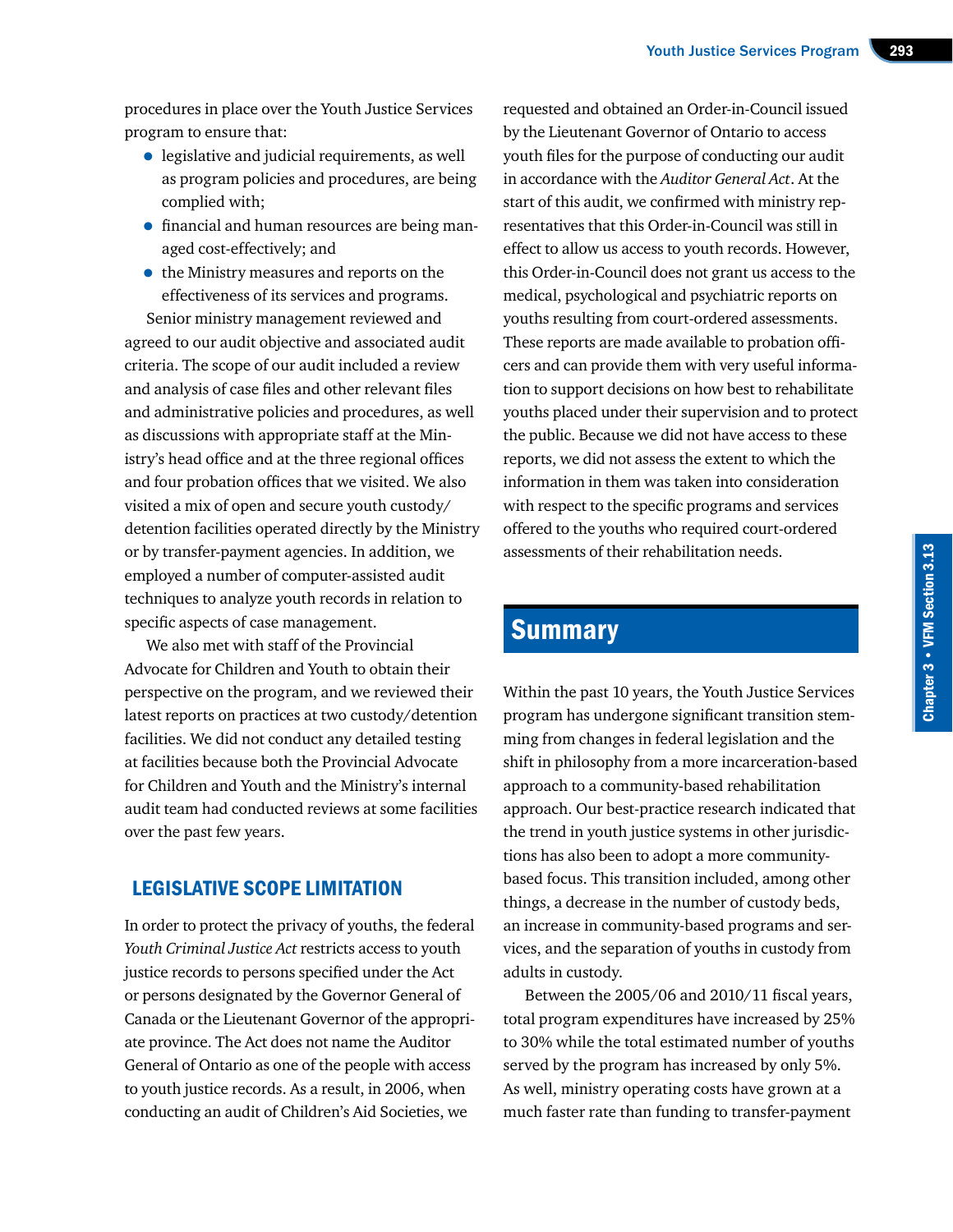agencies, even though the agencies have had to increase the number of programs and services provided due to the focus on community-based rehabilitation.

Our more significant observations were as follows:

- The growth in direct operating costs is due to a large extent to an increase in employee costs. Over the five-year period ending 2010/11, all youth justice program areas, except for probation offices, saw a substantial increase in the number of full-time employees. Staff working in Ministry-operated secure facilities account for more than 60% of all full-time ministry staff involved with the Youth Justice Services program. Although the average daily youth population in these facilities decreased by 37% from 2006/07 to 2010/11, front-line staff levels have moved in the opposite direction, with the number of full-time youth services officers increasing by 50%. In an attempt to better understand these trends, the Ministry has hired consultants in the past few years to review cost disparities in open custody/detention facilities, and to review staff scheduling practices in Ministryoperated facilities.
- In the 2010/11 fiscal year, the average bed utilization rate for open and secure custody/ detention facilities was about 50%. Over the years, the Ministry has made attempts to improve the utilization rates by reducing the number of beds available in the system, either through facility closures or by funding fewer beds in existing facilities. However, even with these efforts, the Ministry projects that, as a result of its community-based rehabilitation philosophy, the overall utilization rate will still be only 58% by the 2012/13 fiscal year.
- The average daily cost per youth in custody/ detention facilities varies significantly by facility. For example, in 2011, the average daily cost per youth for agency-operated open-custody facilities ranged from \$331 to

\$3,012. The average daily cost per youth at agency-operated secure-custody facilities ranged from \$475 to \$1,642, while those for ministry-operated facilities ranged from \$1,001 to \$1,483.

- Despite low utilization rates and probable overstaffing in Ministry-operated secure facilities, in the 2010/11 fiscal year the Ministry incurred \$3.9 million in overtime costs for all youth services officers and an additional \$11.7 million to supplement youth services officers with contract staff.
- A good initiative has been the introduction of the "single-case-management" model, where an attempt is made to have youths report to the same probation officer while in the system and if they re-enter the system. As well, in our review of case files, we noted numerous instances where the knowledge and experience of probation officers was put to good use in managing the needs of the youths. However, many of the required risk assessments and identified rehabilitation needs were not being documented, and many court-ordered conditions were either not being complied with or we could not determine whether they had been complied with due to a lack of documentation or because the condition was unverifiable.
- The caseload for probation officers dropped from 33 youths per officer in the 2005/06 fiscal year to 26 per officer in 2010/11. While there is no written policy or guideline with respect to caseloads, probation managers told us that the historical benchmark has been around 30–35 cases per officer.
- We found little or no correlation between the target for the number of youths to receive community-based programs or services and the amount of annual funding approved for service providers. We also found that the actual number of youths served in prior years had little impact on approved funding for the following year.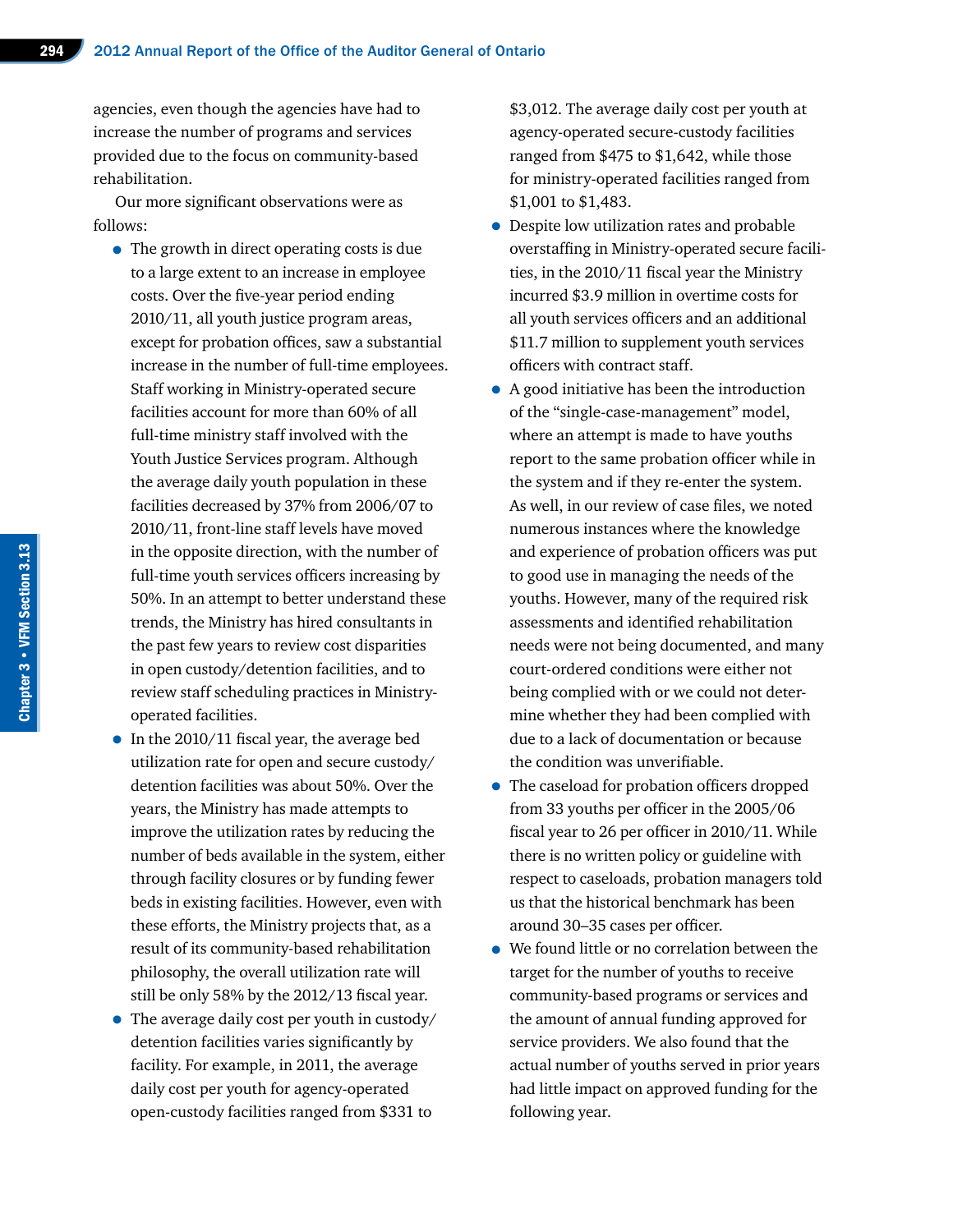- The Ministry aims to deliver evidence-based rehabilitation programs to youths, and it therefore collects academic research on the most effective treatment models and approaches, which it calls the "What Works Literature." However, although this is a good initiative, we found no documentation or other evidence to show that programs and services available to youths were actually evidence-based or aligned with the literature. The Ministry assumes that transfer-payment agencies use the What Works Literature to develop evidence-based programs and services. But the Ministry's regional staff whom we spoke with and who were responsible for contracting with service providers and evaluating the programs and services offered were generally not aware of the What Works Literature. As well, given that most programs and services are community-based, we expected that ministry staff would do site visits to assess the programs being offered but saw no evidence that they did so. We were told that regional program staff conduct informal evaluations with input from probation officers.
- Ministry recidivism statistics exclude more than 80% of the youths who have come into contact with the Youth Justice Services program. The recidivism rate for youths with community-based sentences who are tracked has remained relatively stable over the past five years, at 35%, while that for youths with custody sentences who are tracked has gotten slightly better, decreasing to 59%.
- In 2010, the Ministry began to pilot exit surveys to collect feedback from youths upon their release from custody/detention facilities and upon completion of their probation period. The Ministry expects to implement both types of exit surveys as a province-wide initiative next year.

#### OVERALL MINISTRY RESPONSE

The Ministry appreciates the work of the Auditor General and his staff and welcomes their input on how we can further improve youth justice services in Ontario.

Since the creation of the Ministry of Children and Youth Services in 2004, we have transformed our service delivery model to better meet the needs of youth in, or at risk of, conflict with the law. Over the past eight years, the Ministry has successfully repositioned youth justice services from a predominantly custody-focused system to one that is more community-based.

Transformation required integration and realignment of two previously separate and distinct systems and disentanglement of services between ministries to build a dedicated youth justice system that would respond to the principles, provisions and sentencing options of the *Youth Criminal Justice Act* (Act). It is important to note that the Act was introduced by the federal government to achieve a policy shift for youth justice in Canada. The intent of this shift was to reduce the use of custody; increase the use of community-based alternatives; maintain youth justice separate from the adult system; and focus on diversion, rehabilitation, reintegration and addressing the underlying causes of offending behaviour by youth.

The new service delivery model is a continuum of community and custodial services that range from prevention/diversion programs to providing custody and detention. The Ministry uses the significant research about "What Works" to develop programs designed to reduce reoffending, address the needs and risks of special populations such as Aboriginal youth and youth with mental health issues, and provide gender-specific programming. The research also informs the development of policies, tools and probation case-management service delivery.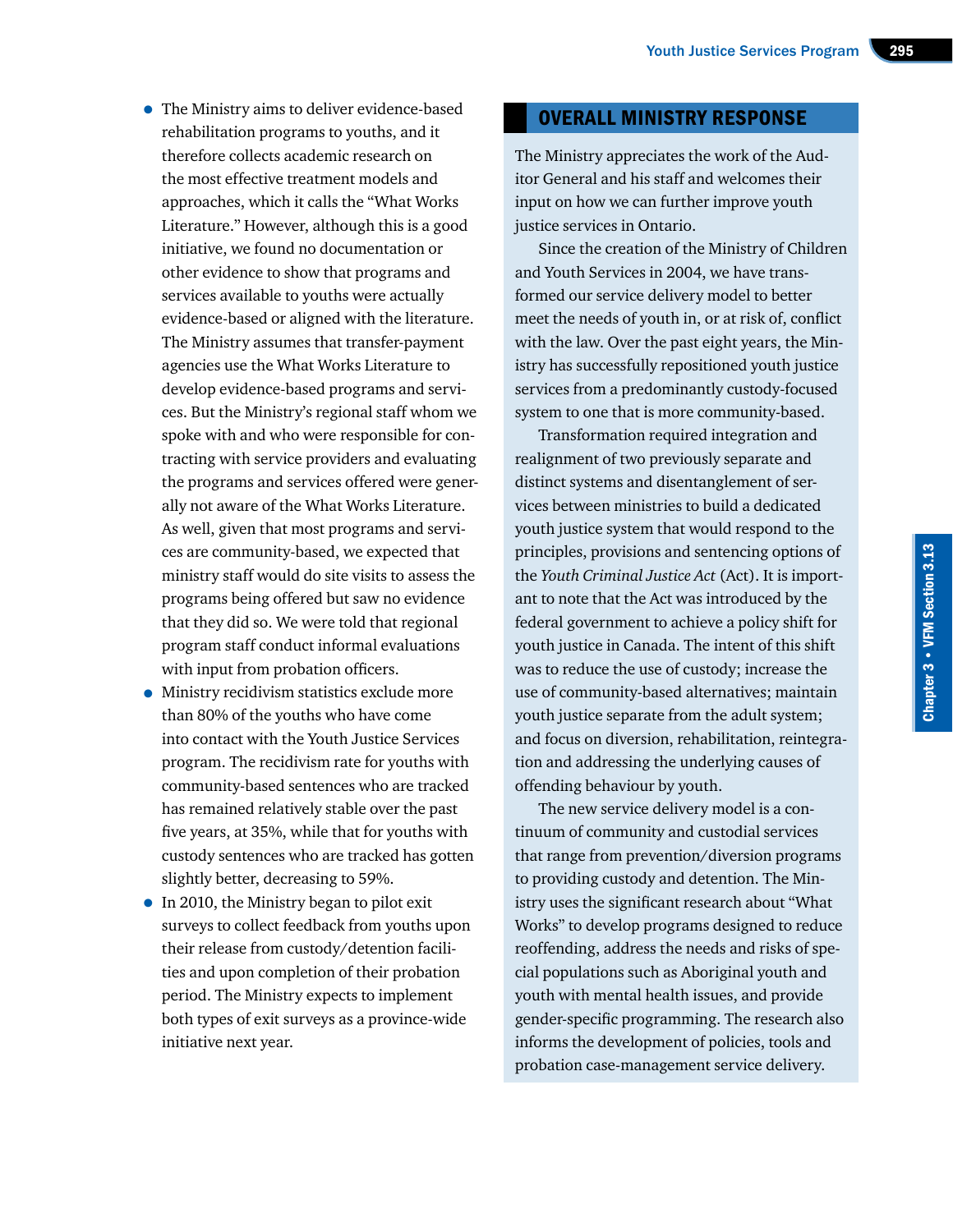The Ministry's policies and processes for monitoring compliance and for use of resources have been guided by:

- legislative requirements;
- the shifts from custody to community experienced under the Act;
- the responsibility to address the often complex needs of youth in order to improve outcomes for them and reduce reoffending; and
- the need to maintain the safety of youth, staff and the community.

A Strategic Plan is in place to guide work over the next two to five years in order to strengthen and review the gains made during transformation. The Ministry is committed to taking action in response to the Auditor General's recommendations, which will enhance youth justice services in Ontario.

# Detailed Audit Observations

# TRANSFORMATION OF THE YOUTH JUSTICE SYSTEM

Prior to April 1, 2003, the federal *Young Offenders Act* governed the prosecution and sentencing of youths for criminal offences across Canada. Among other things, it outlined the requirements regarding custody and supervision. During this time, Ontario offenders under age 18 were served by two ministries: the Ministry of Community and Social Services provided services to youths aged 12 to 15 (referred to as Phase 1), and the Ministry of Community Safety and Correctional Services provided services to youths aged 16 to 17 (referred to as Phase 2). In the latter case, youths in custody were often accommodated in designated units within adult correctional institutions. On April 1, 2003, the *Young Offenders Act* was replaced by the *Youth Criminal Justice Act* (Act). One of the major

principles of this new Act was that a young person in custody or detention must be held separate and apart from adults in custody or detention. This caused the Ontario government to begin planning for a transition of youths from adult institutions to facilities designated as youth-only. In addition, the Act indicated that the appropriate level of custody for a young person is the one that is the least intrusive, after taking into consideration the seriousness of the offence, the youth's needs and circumstances, and the safety of the young person and society.

On August 1, 2003, the legal and financial responsibility for Phase 1 youths was transferred from the Ministry of Community and Social Services to the Ministry of Community Safety and Correctional Services. On April 1, 2004, responsibility for all youths was again transferred to the newly formed Ministry of Children and Youth Services, in order to clearly separate the youth justice system from the adult system.

The transformation of the youth justice system from 2003 to 2009 involved:

- the transfer of almost 1,400 staff from the Ministry of Community Safety and Correctional Services to the Ministry of Children and Youth Services;
- the net reduction of 478 beds in secure custody/detention facilities (achieved by closing 429 beds in 11 adult correctional facilities, opening 252 beds in five newly built youth-only facilities and further eliminating 301 beds due to the decline in the number of secure-custody court judgments);
- the reduction of 550 beds in open custody/ detention facilities; and
- a 50% increase in the number of community programs and services.

Some services—such as training of custodial staff, nutritional services, information technology and statistical services—continue to be provided by the Ministry of Community Safety and Correctional Services under a service-level agreement.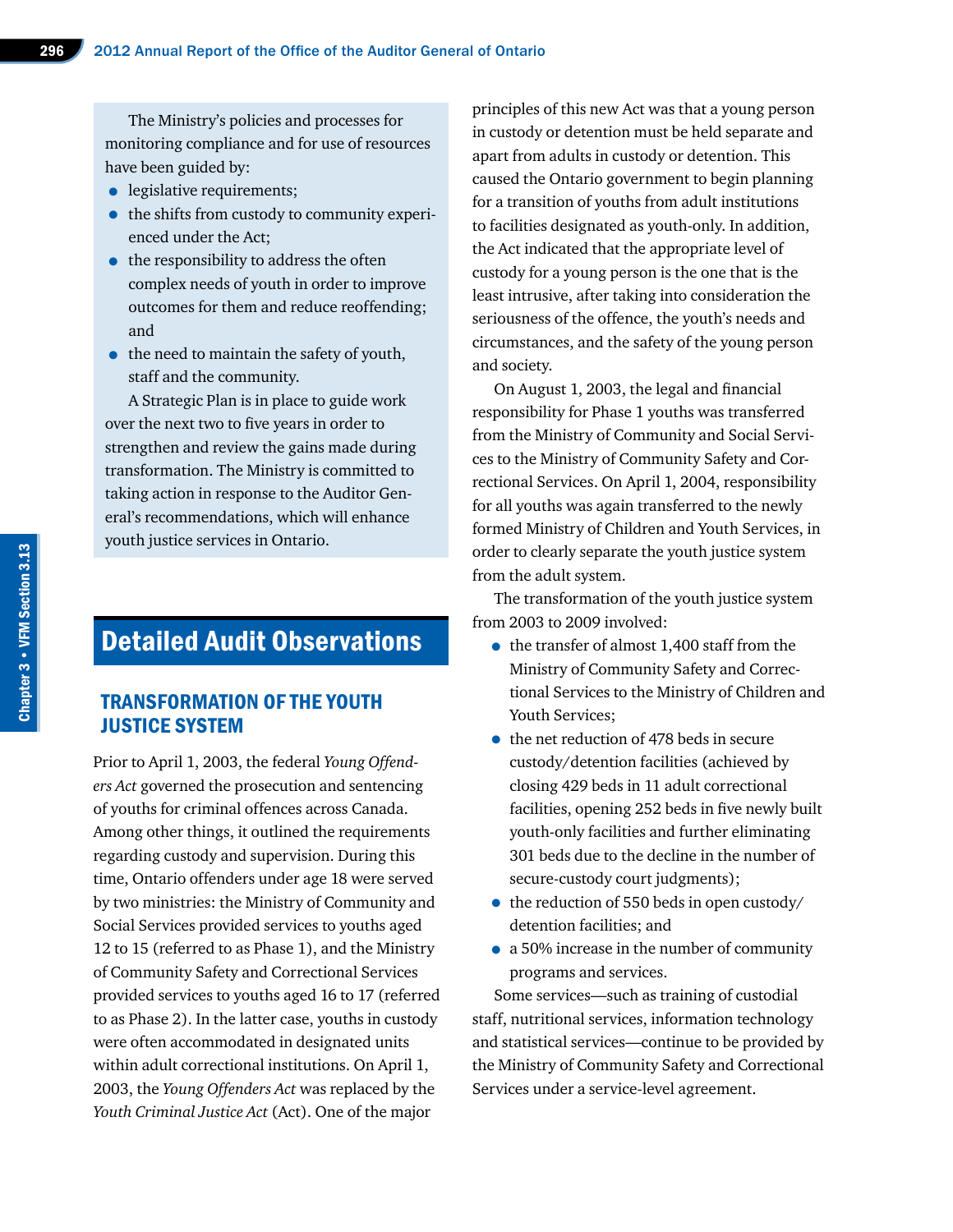With the introduction of the *Youth Criminal Justice Act* in 2003, the trend has been a decrease in the use of custody and an increase in communitybased programs to rehabilitate offenders under the age of 18. Police and Crown prosecutors are diverting from the court process youths who have committed the least serious offences; for those youths who go through the court process, custody sentences tend to be reserved for the most serious and repeat offenders.

# THE YOUTH JUSTICE SYSTEM PROCESS

When a youth is accused of committing an offence, the police will investigate the incident to determine whether to lay charges. The police may choose not to charge the youth if the offence is non-violent in nature and the youth has no prior convictions. In such circumstances, the police may use other measures to divert the youth from the criminal justice system. Other measures can take many forms; for example, the officer may decide to take no further actions against the youth, give the youth a verbal warning or refer the youth to programs in the community. Although the Ministry funds some of these community-based programs, it does not have any involvement in managing the cases of youths diverted by police.

If the youth is charged, the Crown prosecutor also has an opportunity to divert the youth from the criminal justice system through one of the following methods:

- referral to a Youth Justice Committee, whose role is, among other things, to find services and people in the community to provide supervision and mentoring;
- referral to a youth-mental-health court worker who can connect youths to community-based mental health programs; and
- extrajudicial sanctions, which usually require the youth to perform one of the following actions: apologize or make restitution to the victim, write an essay about the offending behaviour, donate money to a charity, perform community service, or attend counselling.

The Ministry provides funding to support more than 30 youth-mental-health court-worker positions. Extrajudicial sanctions are either directly managed by the Ministry through its probation offices or administered by transfer-payment agencies contracted by the Ministry. The probation officer or the transfer-payment agency is responsible for selecting what action is to be taken by the youths serving the sanctions, overseeing completion of these actions and informing the Crown attorney when each case is successfully completed.

If neither the police nor the Crown divert the youth from the criminal justice system, the youth, represented by legal counsel, is taken before a judge who will decide whether to hold the youth in detention until trial. If the court decides the youth is to be held until trial, the Ministry will use criteria outlined in the *Child and Family Services Act* to decide whether to place the youth in open detention or secure detention. The actual facility where the youth is placed is based on proximity to home, gender and any specific risks the Ministry identifies during first contact with the youth, such as possible gang affiliations. The length of stay in detention can range from a few days to more than a year, depending on a number of factors, including the severity of the charges and when the trial ends.

When requested by the court, the Ministry is required to provide assistance during court proceedings, such as preparing pre-sentence reports for the court and co-ordinating other assessments regarding the youth's suitability for more intensive support, rehabilitation and supervision. The Ministry also pays for medical and psychiatric assessments requested by the courts.

If the youth is convicted, the court determines the type and length of sentence as well as any conditions applied to the sentence. The court imposes one of two types of sentences, which are managed by the Ministry:

• Custody—The youth is placed in an open- or secure-custody facility for a specified period of time. These are the same facilities used to hold youths in detention until trial. All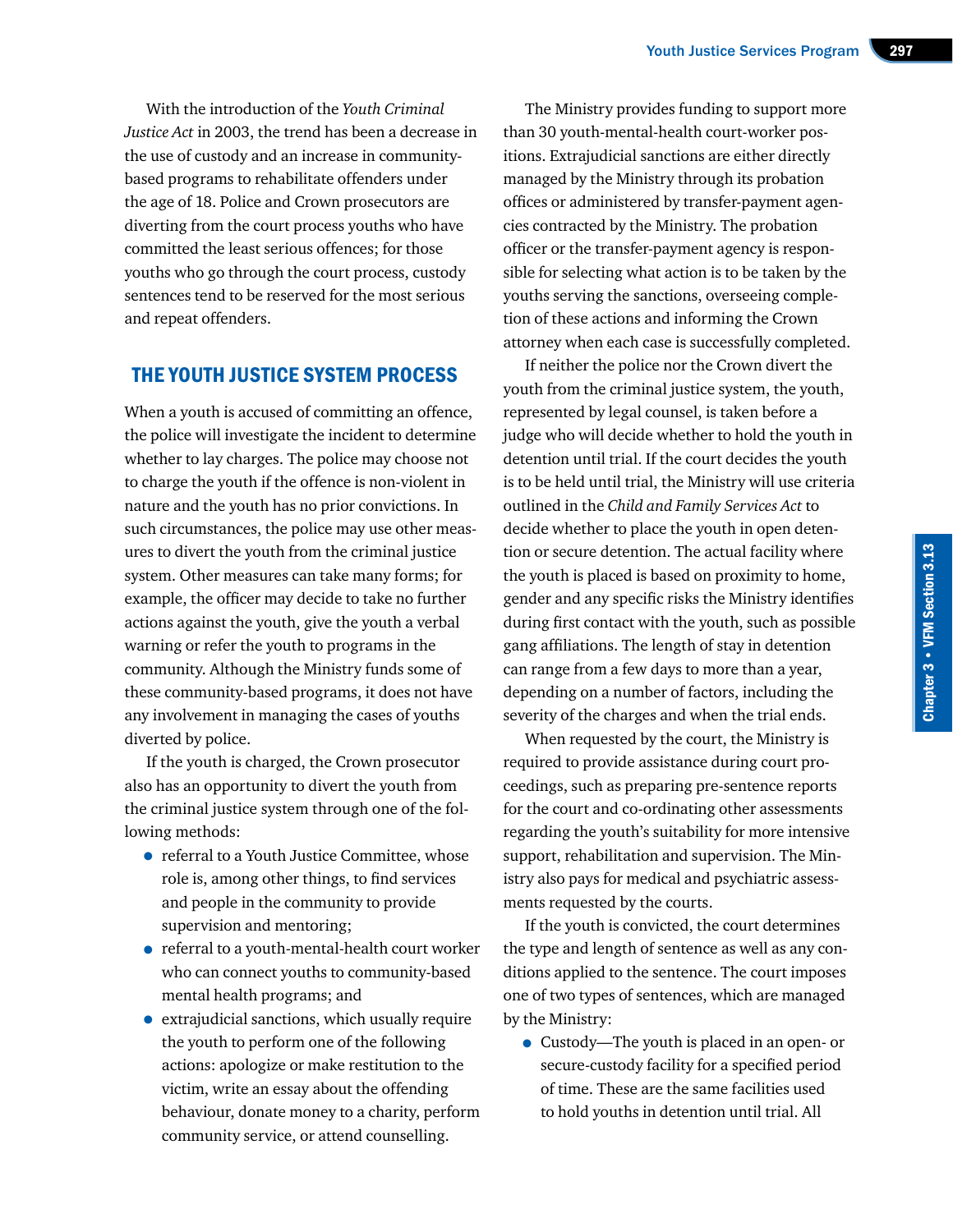custody terms are followed by a period of community supervision equal to one half of the custody period.

• Community supervision—The youth is returned to the community to serve the sentence, which can be expressed in terms of days as in the case of a probation order, or in terms of hours as in the case of a communityservice order. Community supervision typically includes regular reporting to a probation officer and may require counselling or rehabilitation.

In general, every sentenced youth is assigned to a probation officer to manage the youth's case while in the system. The probation officer is responsible for identifying the youth's needs, assessing his or her risk to reoffend, and developing a casemanagement plan to meet those needs and mitigate those risks. Based on the plan goals, the probation officer connects the youth with programs and services in the community, such as anger management counselling. Youths who are sentenced to custody also are assisted and monitored by youth services officers who work in the facilities. These officers are involved with the probation officers in developing case-management plans for youths in facilities, and assist the youths in carrying out the plan's programming and objectives while in custody.

Programs and services to youth in conflict with the law are provided through the Ministry's Youth Justice Services Division. As of March 31, 2012, the Division, with a staff of more than 1,700 people, comprised a corporate office (with 117 staff), four regional offices (with 69 staff), 64 probation offices (with 512 staff) and seven secure custody/detention facilities (with 1,039 staff). Corporate office provides leadership and strategic direction in the development of policy, procedures and programming, and is responsible for, among other things, staff training, investigations and financial planning. Regional offices co-ordinate and manage youth justice services across the province, including contracting with and funding transfer-payment agencies, monitoring expenditures against approved

budgets, and conducting annual inspections of custody/detention facilities. Probation offices provide supervision and case-management services to most youths in Ontario convicted of a crime. The Ministry contracts with transfer-payment agencies to deliver all other services, including all community-based programs and services, and to operate the 14 remaining secure custody/detention facilities and all 45 open custody/detention facilities. The transfer-payment agencies, the majority of which are not-for-profit organizations, have been providing services to the youth justice program for a number of years.

#### PROGRAM EXPENDITURES

As a result of the shift in emphasis to a more community-based response for dealing with youths in conflict with the law, the number of youths in community-based programs almost doubled between 2005/06 and 2010/11. Over the same period, the number of youths placed by court order in custody and detention dropped by 26%. However, contrary to what one might expect, this shift toward lower-cost community services has not brought about a decrease in total program costs. In fact, program costs from the 2005/06 to the 2010/11 fiscal years have increased for each type of major service activity (that is, prevention, diversion, agency-delivered community-based services and programs, probation, reintegration/ rehabilitation, and custody/detention).

Over the past several years, expenditures for the Youth Justice Services program have steadily increased, even though the estimated number of youths served has remained relatively stable, as shown in Figure 1. Between the 2005/06 and 2010/11 fiscal years, the total estimated number of youths in community and custodial programs increased by only 5%, from about 29,000 to about 30,500, while total program expenditures increased by more than 30%, from \$273 million to \$362 million. (The Ministry informed us that the \$273 million in spending for 2005/06 is understated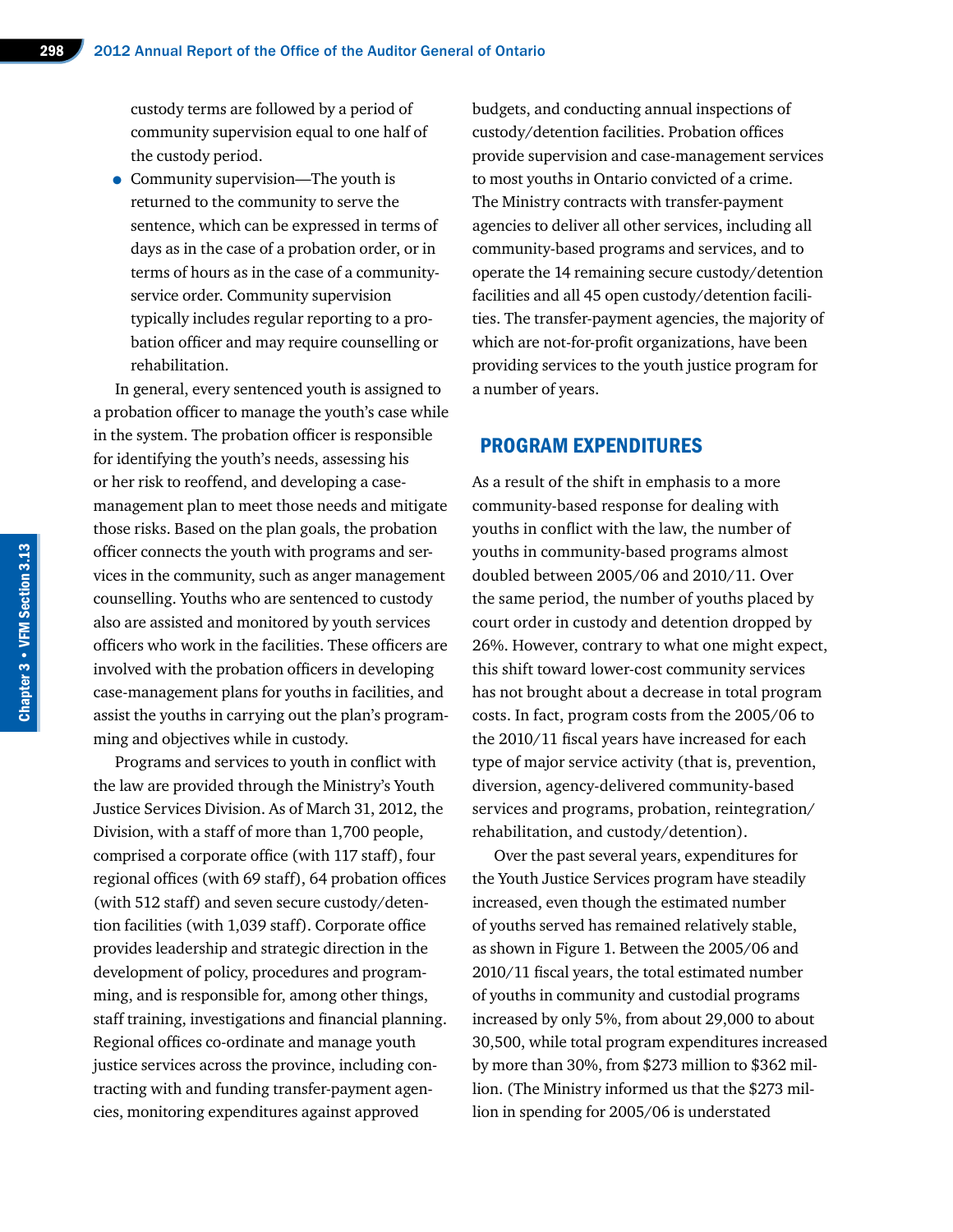# Figure 1: Total Program Expenditures and Estimated Number of Youths Served, 2005/06–2010/11

Source of data: Ministry of Children and Youth Services



The Ministry tracks the number of services provided but not the number of individual youths being served. As youths often receive multiple services, counting services overstates the number served. We therefore estimated the number of youths served for each year by counting individuals in prevention programs, in diversion programs, assigned to probation officers and placed into custody/detention facilities.

because it did not include the costs incurred by the Ministry of Community Safety and Correctional Services for operating youth custody/detention units within adult facilities, the costs of which were not available. In 2009/10, after the units were closed down, the Ministry took on the cost of all youth facilities, for which it received an annual budget increase of \$18 million. While the Ministry had no data for the years before 2009/10, if an adjustment was made for this, program expenditures would still have increased 25%–30% since 2005/06.) During the same period, federal funding for the Ministry's program provided under various cost-sharing agreements remained relatively steady at approximately \$65 million per year.

Between the 2005/06 and 2010/11 fiscal years, ministry operating costs grew proportionately more than funding to transfer-payment agencies (47% and 19%, respectively), even though the number of Ministry-funded programs and services offered by transfer-payment agencies grew by almost 40%. The largest increase in ministry direct operating expenditures was employee costs, which went up 57%, from \$94 million in 2005/06 to \$148 million

in 2010/11. Over this period, all Youth Justice Services program areas, except for probation offices, saw a substantial increase in the number of fulltime employees, as shown in Figure 2. Staff working in Ministry-operated secure facilities account for more than 60% of all full-time Ministry staff involved with the Youth Justice Services program. Although the average daily youth population in these facilities decreased by 37% from 2006/07 to 2010/11, front-line staff levels have moved in the opposite direction with the number of full-time youth services officers increasing by 50%. Most of this increase occurred in 2008 and 2009 when three newly built, Ministry-operated facilities became operational. In the 2010/11 fiscal year, the Ministry operated two-thirds of all secure beds in the system, yet received three-quarters of total funding for secure facilities. The Ministry acknowledged to us that the facilities it operates directly are likely overstaffed at the present time and has started to take action that it expects will reduce staffing levels.

# Utilization Rates

Custody and detention services provide residential care and 24-hour supervision. Understandably, this is the most costly service activity. The rise in the cost of custody/detention facilities coupled with

# Figure 2: Full-time-equivalent Ministry Staff Working for the Youth Justice Services Program

Source of data: Ministry of Children and Youth Services

|                                                  |         |         | <b>Increase</b> |
|--------------------------------------------------|---------|---------|-----------------|
| <b>Location/Staff Type</b>                       | 2005/06 | 2010/11 | $(\%)$          |
| Corporate office                                 | 75      | 114     | 53              |
| Regional offices                                 | 55      | 69      | 25              |
| <b>Probation officers</b>                        | 378     | 384     | $\mathfrak{D}$  |
| Other probation office<br>staff                  | 113     | 127     | 13              |
| Youth services officers                          | 472     | 675     | 43              |
| Other ministry-operated<br>secure-facility staff | 283     | 415     | 47              |
| <b>Total</b>                                     | 1.376   | 1.784   | 30              |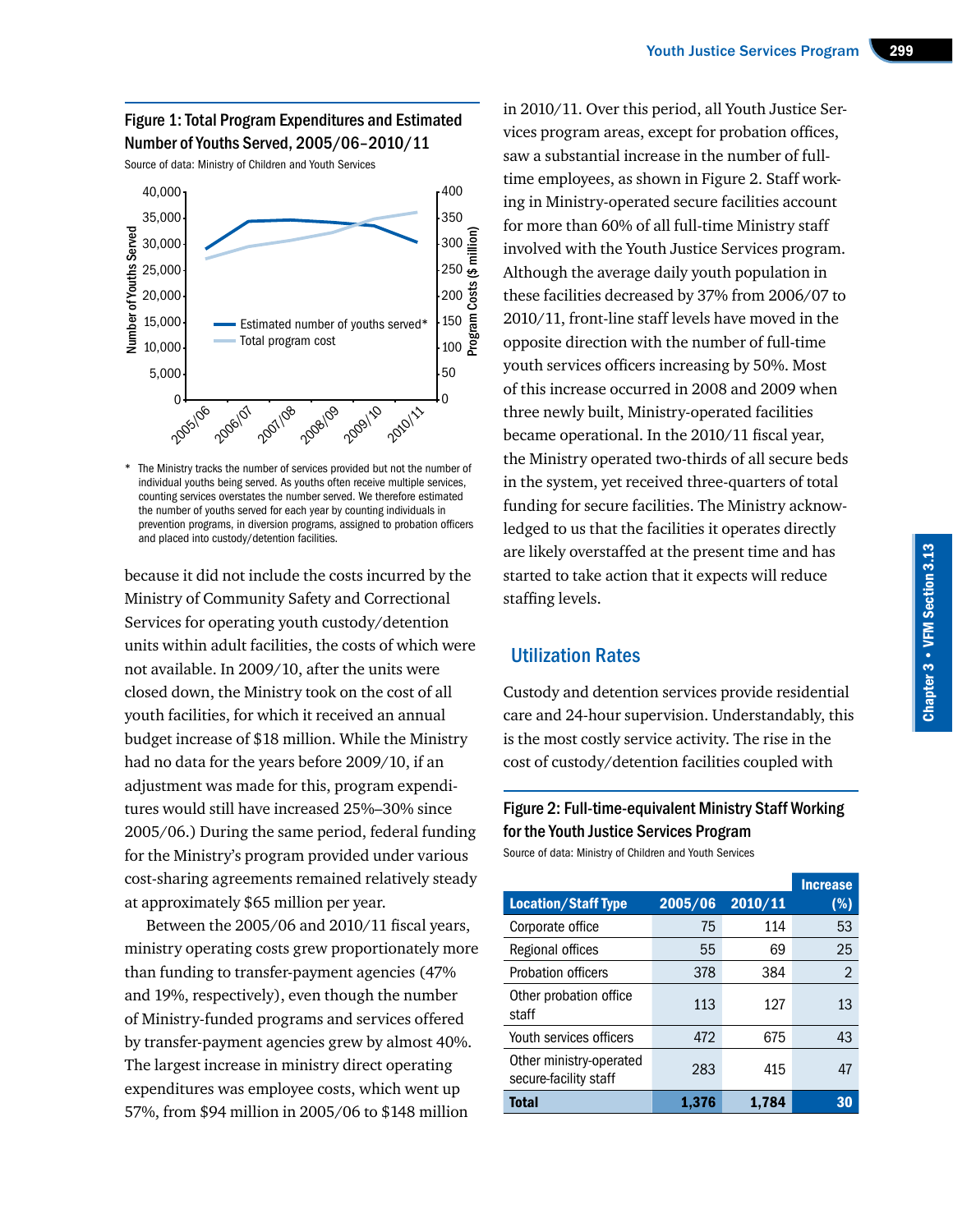a decrease in the number of youths admitted to such facilities has led to lower utilization rates and higher per diem rates.

"Utilization rate" is the term used to describe the percentage of occupied beds in a custody/ detention facility over a specified period of time, usually a year. At the start of our audit, the Ministry informed us that the optimal utilization rate for both the open and secure systems was 80%. By the end of our audit, the Ministry had revised this target to 70%. We researched utilization rates elsewhere and were able to find only two other jurisdictions that have established target utilization rates—the state of Virginia has established a target utilization rate of 80%–85% for its youth centres, and Wales in the United Kingdom has set a target utilization rate of 93%.

Figure 3 summarizes the average daily resident count, daily capacity and utilization rates for secure and open facilities for the past five years. For the 2010/11 fiscal year, the average utilization rate for open and secure facilities was about 50%. Secure custody/detention facilities operated by the Ministry had a lower utilization rate (49%) than those operated by transfer-payment agencies (60%).

With the shift away from incarceration to more community-based methods of dealing with youths in conflict with the law, the average daily resident count has decreased as expected. Over the years, the Ministry has made attempts to improve the

utilization rates by reducing the number of beds available in the system, either through facility closures or by funding fewer beds in facilities run primarily by transfer-payment agencies. However, the rate of bed reductions has not kept pace with the decreased need, particularly in secure facilities. For example, from the 2006/07 to 2010/11 fiscal years, the average daily resident count in secure and open custody/detention facilities has decreased by 26% and 9%, respectively. In comparison, the Ministry has decreased the number of beds available in secure facilities by 18% and in open facilities by 22%. As a result, the utilization rate in secure facilities has gotten worse, while it has improved in open facilities. We noted that for secure facilities, most of the decrease in the average daily resident count has occurred in Ministry-operated facilities, yet bed capacity has been reduced proportionately more in agency-operated facilities.

During our audit, the Ministry undertook another round of facility closures and bed reductions to try to improve utilization rates. In February and March 2012, the Ministry closed one Ministryoperated secure custody/detention facility, reduced beds in two other Ministry-operated secure facilities and closed four agency-operated open facilities.

Aside from custody/detention units that were closed because they were located in adult correctional facilities, by the time we completed our fieldwork, the Ministry had removed in total 442

Figure 3: Average Daily Capacity and Actual Occupancy at Youth Custody/Detention Facilities, 2006/07–2010/11

Source of data: Ministry of Children and Youth Services

|                    | Secure Facilities                               |                                 |                                       | <b>Open Facilities</b>                          |                                 |                                   | <b>All Custody/Detention Facilities</b>         |                                 |                                   |
|--------------------|-------------------------------------------------|---------------------------------|---------------------------------------|-------------------------------------------------|---------------------------------|-----------------------------------|-------------------------------------------------|---------------------------------|-----------------------------------|
| <b>Fiscal Year</b> | <b>Daily</b><br><b>Resident</b><br><b>Count</b> | <b>Daily</b><br><b>Capacity</b> | <b>Utilization</b><br><b>Rate (%)</b> | <b>Daily</b><br><b>Resident</b><br><b>Count</b> | <b>Daily</b><br><b>Capacity</b> | <b>Utilization</b><br>Rate $(\%)$ | <b>Daily</b><br><b>Resident</b><br><b>Count</b> | <b>Daily</b><br><b>Capacity</b> | <b>Utilization</b><br>Rate $(\%)$ |
| 2006/07            | 525                                             | 883                             | 60                                    | 270                                             | 616                             | 44                                | 795                                             | 1,499                           | 53                                |
| 2007/08            | 520                                             | 785                             | 66                                    | 288                                             | 612                             | 47                                | 808                                             | 1,397                           | 58                                |
| 2008/09            | 478                                             | 751                             | 64                                    | 234                                             | 525                             | 45                                | 713                                             | 1.276                           | 56                                |
| 2009/10            | 440                                             | 724                             | 61                                    | 257                                             | 478                             | 54                                | 697                                             | 1,202                           | 58                                |
| 2010/11            | 388                                             | 727                             | 53                                    | 244                                             | 479                             | 51                                | 632                                             | 1,205                           | 52                                |
| Change (%)         | (26)                                            | (18)                            |                                       | (9)                                             | (22)                            |                                   | (20)                                            | (20)                            |                                   |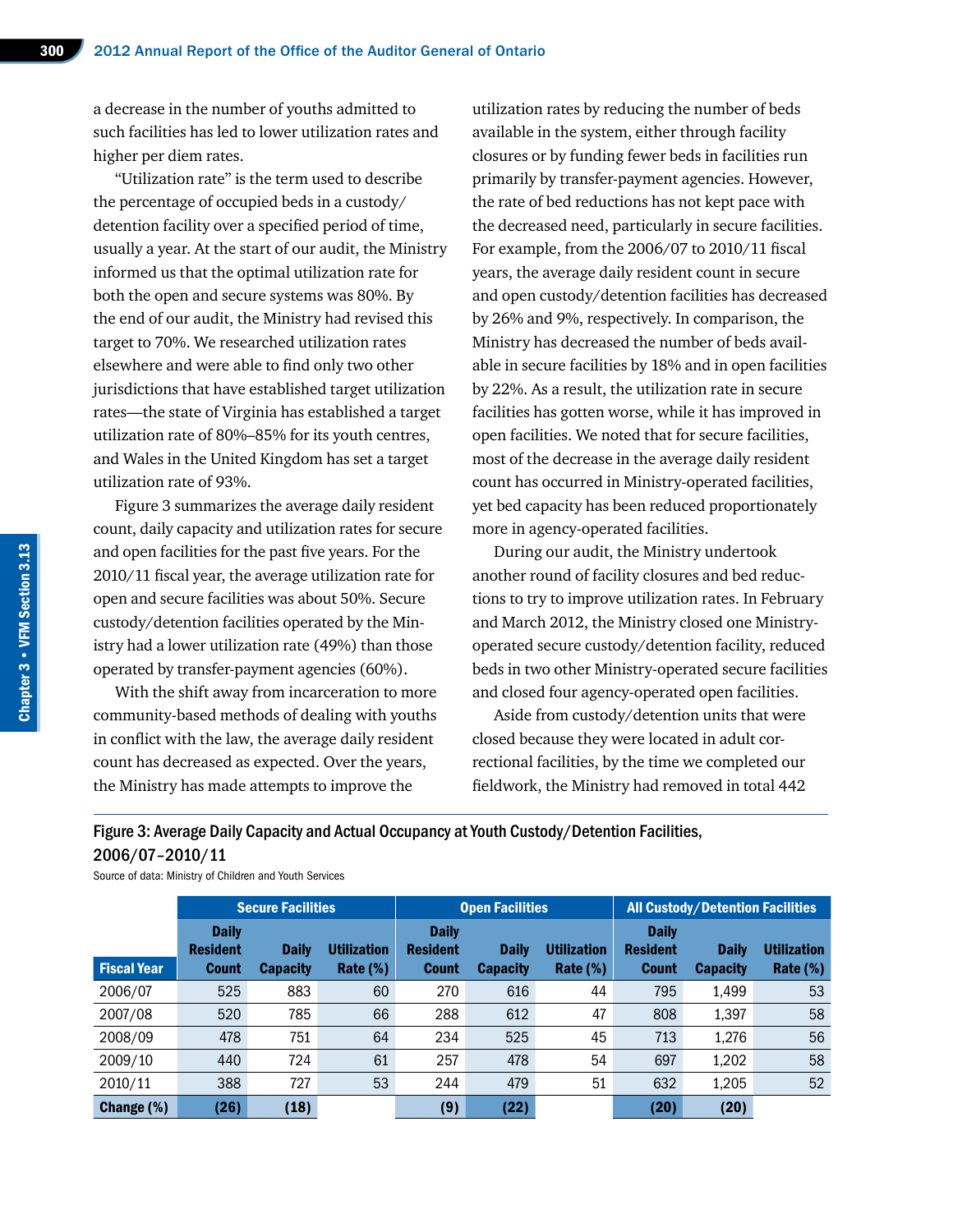secure beds from the system by closing five facilities and downsizing eight others, and had removed 593 open beds from the system by closing 51 facilities and downsizing 11 others. The Ministry advised us that, in assessing closures and downsizing, it must take into consideration not only the average daily resident count but also special circumstances where more than the average number of beds is required. This may be one reason why the Ministry projects that in the 2012/13 fiscal year, the overall utilization rate will improve to only 58%, well below its targeted utilization rate.

#### Per Diem Costs

"Per diem" is the term used to describe the cost per day per youth in a custody/detention facility. Over the past few years, average per diem costs have been consistently higher for Ministry-operated facilities than for their agency-operated counterparts. Figure 4 shows how the average per diem costs have increased for every type of facility from the 2006/07 to the 2010/11 fiscal year, but especially for secure-custody facilities directly operated by the Ministry, where average per diem costs have increased by 86%. In contrast, average per diem costs increased by only 4% for agency-operated secure-custody facilities and by 30% for opencustody facilities.

We also noted that per diem costs vary significantly even for similar types of facilities. For example, in 2011, per diem costs for agencyoperated open-custody facilities ranged from \$331 to \$3,012. Per diems at agency-operated securecustody facilities ranged from \$475 to \$1,642, while those at Ministry-operated facilities ranged from \$1,001 to \$1,483.

In 2008, the Ministry hired a consulting firm to conduct a cost analysis of open custody/detention facilities in order to identify the factors contributing to significant cost differences across the system and to provide a funding method to support fair funding decisions. The consulting firm reported that disparities in per diem costs (calculated based on

#### Figure 4: Average Daily Cost per Youth at Custody/ Detention Facilities, 2006/07–2010/11 (\$)

Source of data: Ministry of Children and Youth Services



\* There are no Ministry-operated open facilities.

capacity rather than actual utilization) were largely due to the different funding approaches of the former "Phase 1" and "Phase 2" systems. Specifically, most former Phase 1 facilities (for youths aged 12 to 15) had per diem costs that were greater than the provincial average, while most former Phase 2 facilities (for youths aged 16 and 17) had per diem costs that were less than the provincial average. Other factors that contributed to disparities included whether workers were unionized, facility capacity, residents' gender, and whether the facility offered gender-specific programming. The consulting firm identified inconsistent funding practices and large variances among facilities, and recommended a standardized approach. The consulting firm developed a funding tool to enable more comparable funding among service providers. However, as noted by the consulting firm, the tool does not take into consideration the quality or scope of services being provided by the various facilities when analyzing the appropriate funding. In response to the consultant's report, the Ministry increased funding in the 2009/10 fiscal year for those open custody/ detention facilities whose per diem costs at full capacity were below the provincial average, and did not change funding for facilities whose per diem costs at full capacity were above the provincial average.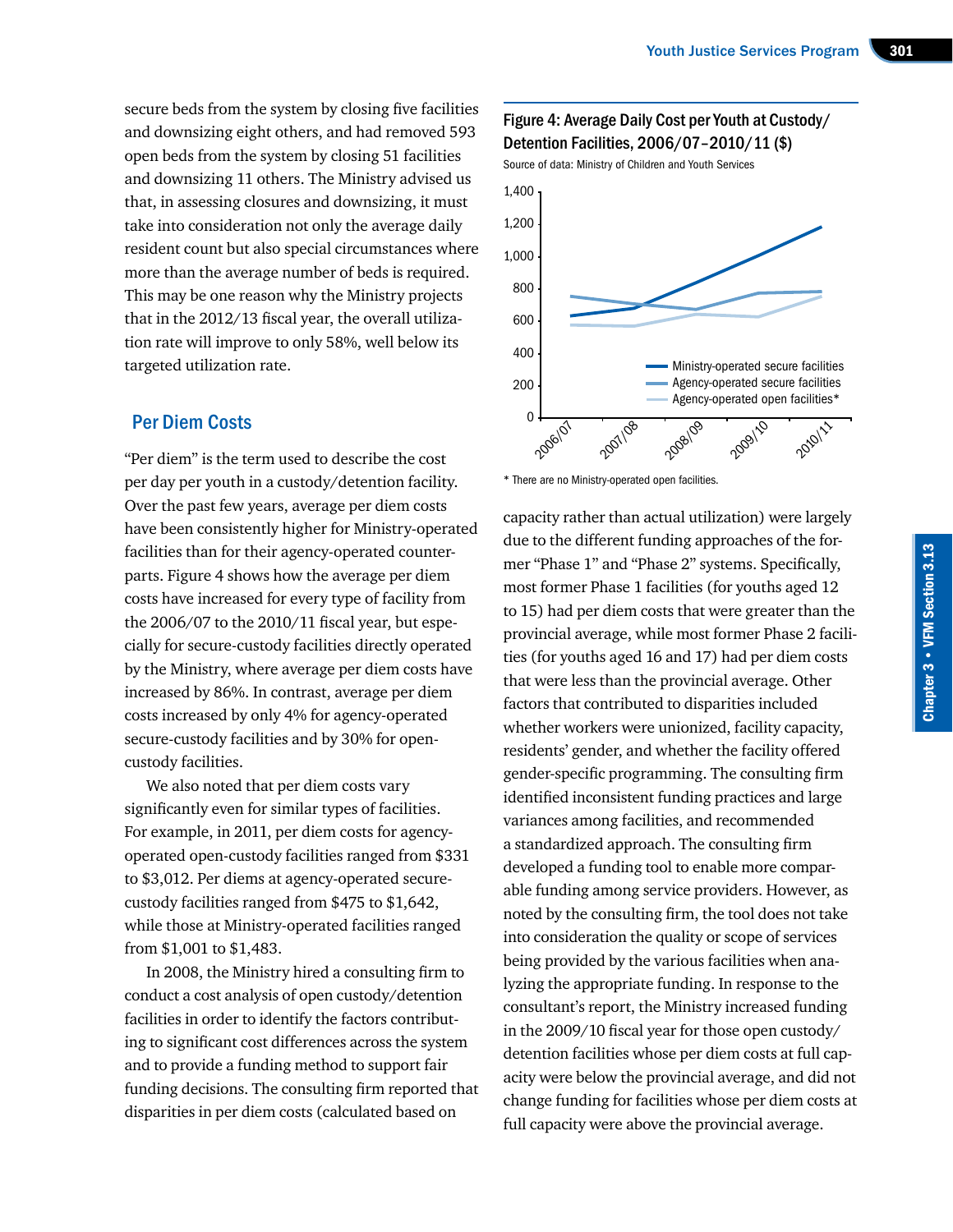# RECOMMENDATION 1

To help ensure that spending for secure and open custody/detention facilities in the Youth Justice Services program is commensurate with the need for services, the Ministry of Children and Youth Services should:

- take additional steps to improve utilization rates by reducing bed capacity in significantly underused facilities; and
- review all facilities' per diem costs for reasonableness and reduce funding for those whose per diem costs significantly exceed the provincial average, keeping in mind the quality and scope of services provided by each facility.

#### MINISTRY RESPONSE

The Ministry agrees that program expenditures for secure and open custody/detention facilities must be commensurate with the need for services. Utilization in the youth justice sector is determined by the degree to which courts make orders for detention and sentence youths to custody.

The Ministry regularly monitors bed utilization, taking into account fundamental service principles such as providing services as close to a youth's home community as possible, gender-dedicated services and dedicated services for Aboriginal youth in conflict with the law. In 2012/13, the Ministry will undertake further review of the open and secure custody/detention system to determine if other capacity reductions are possible, while respecting requirements related to maintaining safe environments, meeting legislative requirements for security, meeting the unique needs of youth and maintaining capacity for potential increases as a result of the 2012 federal amendments to the *Youth Criminal Justice Act*.

In 2012/13, the Ministry will start a review of open and secure custody/detention per diem costs to identify the impact of underutilization and confirm budget reasonableness. The Ministry will conduct more detailed review of those facilities where the per diems significantly exceed the provincial average and make adjustments where warranted. As well, the Ministry will conduct a jurisdictional scan of comparable service providers to compare the reasonableness of the Ministry's per diem costs.

# FACTORS INFLUENCING EMPLOYEE COSTS AT MINISTRY-OPERATED **FACILITIES**

Despite the low utilization rates and probable overstaffing in Ministry-operated secure facilities, the Ministry is also using more contract staff and incurring overtime costs. In the 2010/11 fiscal year, the Ministry incurred \$3.9 million in overtime for all youth services officers, and an additional \$11.7 million to supplement youth services officers with contract staff. According to an external review of staffing costs at directly operated facilities in 2011, costs of contract staff and overtime were incurred because of absenteeism, medical accommodations, training, vacancies, scheduling practices and deployment practices. We reviewed some of these causes to determine if the Ministry had taken any mitigating actions to reduce the associated costs.

#### Sick Leave

In 2008, youth services officers at custody/detention facilities took an average of 21 sick days, about two times the provincial average sick leave for government employees for that year. In our last audit of adult correctional facilities, we found that this issue is also common among corrections officers at those facilities. To reduce absenteeism across youth custody/detention facilities and adult correctional facilities, the Ontario government implemented the following initiatives: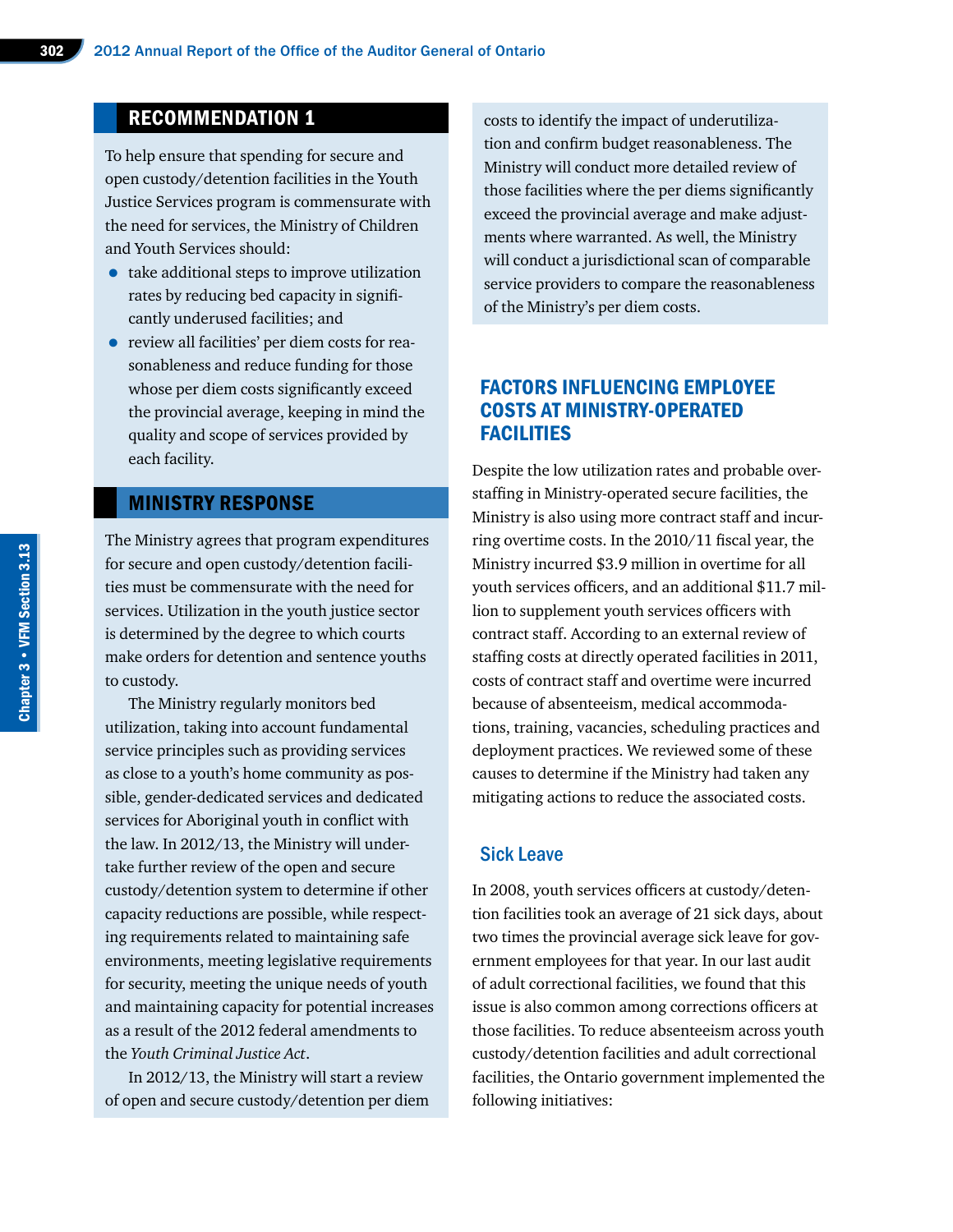- In August 2009, it introduced the Attendance Support and Management Pilot Program for youth services officers, youth probation officers, corrections officers, adult probation officers and their managers. After a certain number of absences, a meeting is triggered with the employee to discuss his or her attendance record and offer assistance such as information about the Employee Assistance Program. A progress report issued by the Ministry of Government Services in September 2011 provided results in aggregate. We calculated that 45% of youth services officers and 19% of youth probation officers were required to participate in the program between August 2009 and June 2011. The Ministry did not have information on the number of employees who successfully exited the program, but the Ministry of Government Services reported that for the adult and youth systems combined, two-thirds of employees who entered the program successfully reduced their sick days to below seven days for one year.
- The government negotiated a bonus payout to all youth services officers and corrections officers beginning March 2009 if their combined provincial sick time average was less than or equal to the targets set out in the Ontario Public Service Employees Union Collective Agreement, which in 2011 was 20 days. Since this initiative was introduced, actual sick days for youth services officers dropped from 21 to 14 in the past three years. The Ministry has paid out a total of \$1.5 million in bonuses from this initiative. At our request, the Ministry of Government Services estimated the cumulative net savings to be \$4.5 million, but we could not confirm whether this estimate was reasonable because of conflicting information on sick days obtained from the Ministry of Children and Youth Services and the Ministry of Government Services.

The external review of employee costs at Ministry-operated custody/detention facilities stated that although the initiative has good intentions, as it currently works it rewards both those misusing and those not abusing sick-time credits. The review also indicated that there seemed to be a sense of entitlement among staff at many of the Ministry-operated facilities with regard to the use of sick time.

#### Medical Accommodations

When an employee is temporarily or permanently unable to perform the essential duties of his or her job because of a medical condition or disability, the Ministry is required by a government-wide directive to accommodate the worker in another position that does not demand the same physical abilities. For example, a youth services officer hired as a front-line worker with youths in a facility who can no longer perform his or her duties might be put into an administrative position. We found that in the 2010/11 fiscal year, 6.5% of youth services officers in Ministry-operated facilities were on longterm permanent accommodation. One facility had as much as 17.5% of full-time youth services officers in such temporary or permanent accommodation positions. This occurred more frequently at facilities that have been in operation for some time.

# Staff Scheduling Practices

Custody/detention facilities are staffed based on 100% capacity. Although contract staff are to be used on an as-needed basis, we understand that many Ministry-operated facilities fill vacancies with contract staff without evaluating the needs of the site on that particular day—that is, taking into consideration the occupancy level. This leads to overstaffing, since on average only half the beds in a facility are occupied.

Furthermore, we noted that even if all the beds were filled, the facilities might still be overstaffed. Under the *Child and Family Services Act* (Act), all custody/detention facilities are required to maintain a minimum staff-to-youth-in-custody ratio of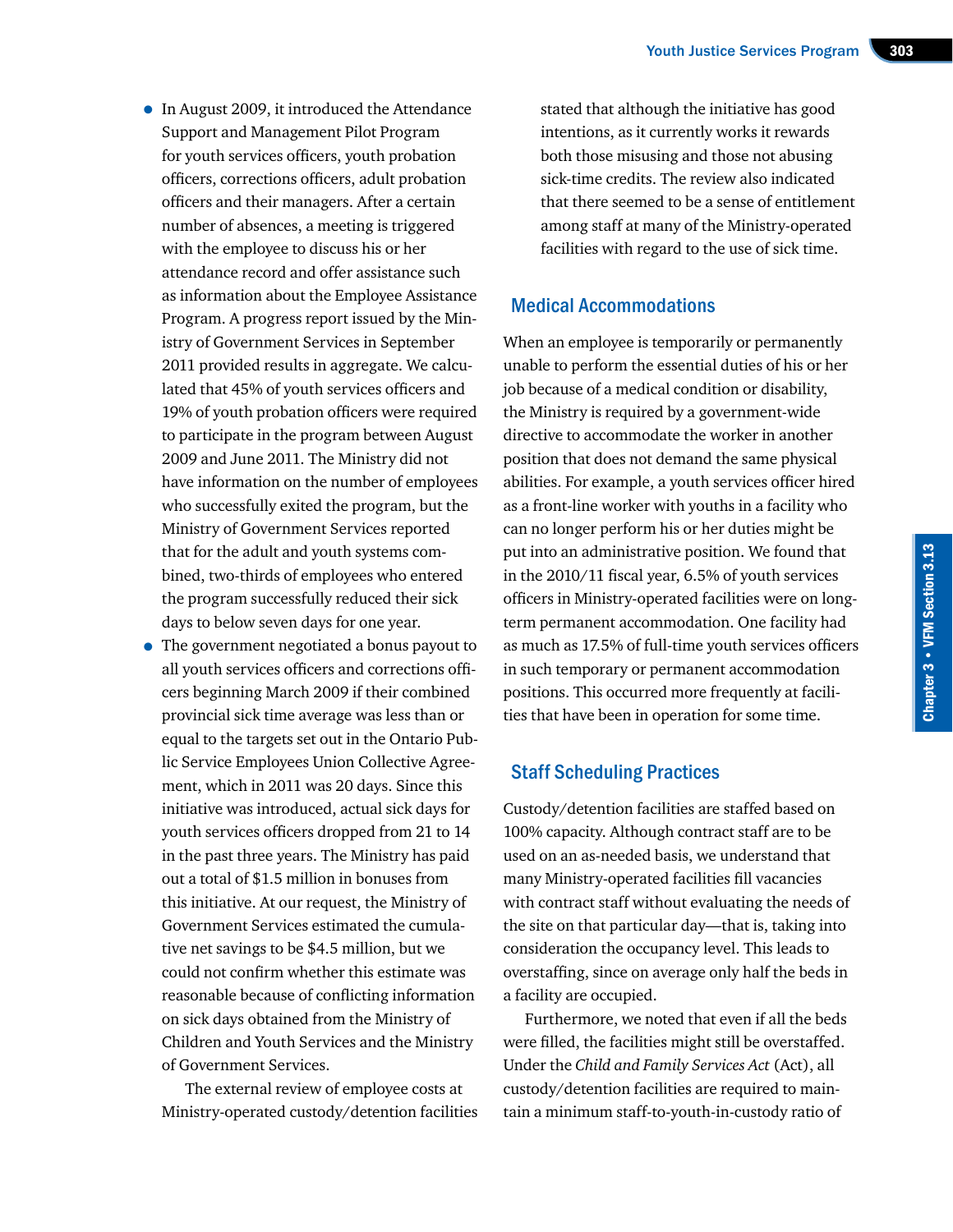1:8—that is, one youth services officer for every eight youths in a facility. In this context, "staff" refers to youth services officers only and excludes facility management, administrative staff and other staff with specialized duties such as kitchen staff. Although operators of custody/detention facilities prepare staffing schedules, the Ministry does not monitor staff-to-youth ratios even for the facilities it operates directly. During one of our visits to a Ministry-operated facility, we noted the facility was routinely overstaffed in comparison to the legislation, as the staff-to-bed ratio in the residential units was 1:3 at peak hours (4 p.m.– 9 p.m.) and 1:5 at non-peak hours (overnight). We were also told at this facility that there were occasions when some youths who were excessively disruptive received one-to-one and two-to-one supervision to deescalate situations. These staffing situations would not be captured in the ratio above.

At one of the facilities we visited, we observed other staff scheduling practices that result in high employee costs:

- Both the infirmary and the area with the isolation rooms are staffed with at least one youth services officer at all times, whether or not they are occupied.
- Youths who are suicidal require constant two-on-one supervision. Ideally, such youths should be in a facility that specializes in mental health issues or in a psychiatric hospital. Currently only one facility in the youth justice system is accredited as a children's mental health centre, and it often does not have the capacity to meet the demand for its services. For example, we noted that in 2011, about 265 youths were identified as suicidal, and only 18 spent any length of time in this specialized facility.

#### Use of Secure Isolation

Provisions under the Act allow a secure custody/ detention facility to place a youth in secure isolation if that youth's conduct indicates that in the

immediate future the youth is likely to cause serious property damage or serious bodily harm to another person, and no less restrictive method of managing the youth's behaviour is practical. A youth services officer who is assigned to watch a youth in secure isolation is not available to supervise others in the facility. We found that Ministry-operated facilities make use of secure isolation rooms more often than agency-operated facilities. For example, in 2011 more than 90% of the placements in secure isolation occurred in a Ministry-operated facility, and the average length of stay in secure isolation was 25 hours in a Ministry-operated facility compared to two hours in an agency-operated facility.

The Ministry indicated that one of the reasons secure isolation was used more in Ministry-operated facilities is that suspected gang members are typically accommodated in ministry facilities and that these youths are more frequently engaged in behaviour that creates an imminent risk to others, which is one of the criteria for using secure isolation. But we noted that the percentage of youths residing in secure facilities who were suspected of belonging to gangs as of December 31, 2011, was comparable that is, 15% of youths in Ministry-operated facilities compared to 12% of youths in agency-operated facilities. Furthermore, we noted that when one Ministry-operated facility, which routinely used secure isolation, was closed in March 2012 and its youths were sent to an agency-operated facility, the agency-operated facility reported no use of the isolation room in the following month.

# RECOMMENDATION 2

To help reduce employee operating costs, particularly at Ministry-operated facilities, the Ministry of Children and Youth Services should:

• staff custody/detention facilities on the basis of expected utilization and not on the basis of full capacity, and use contract staff to fill vacancies only after evaluating the shortterm staffing needs of the site;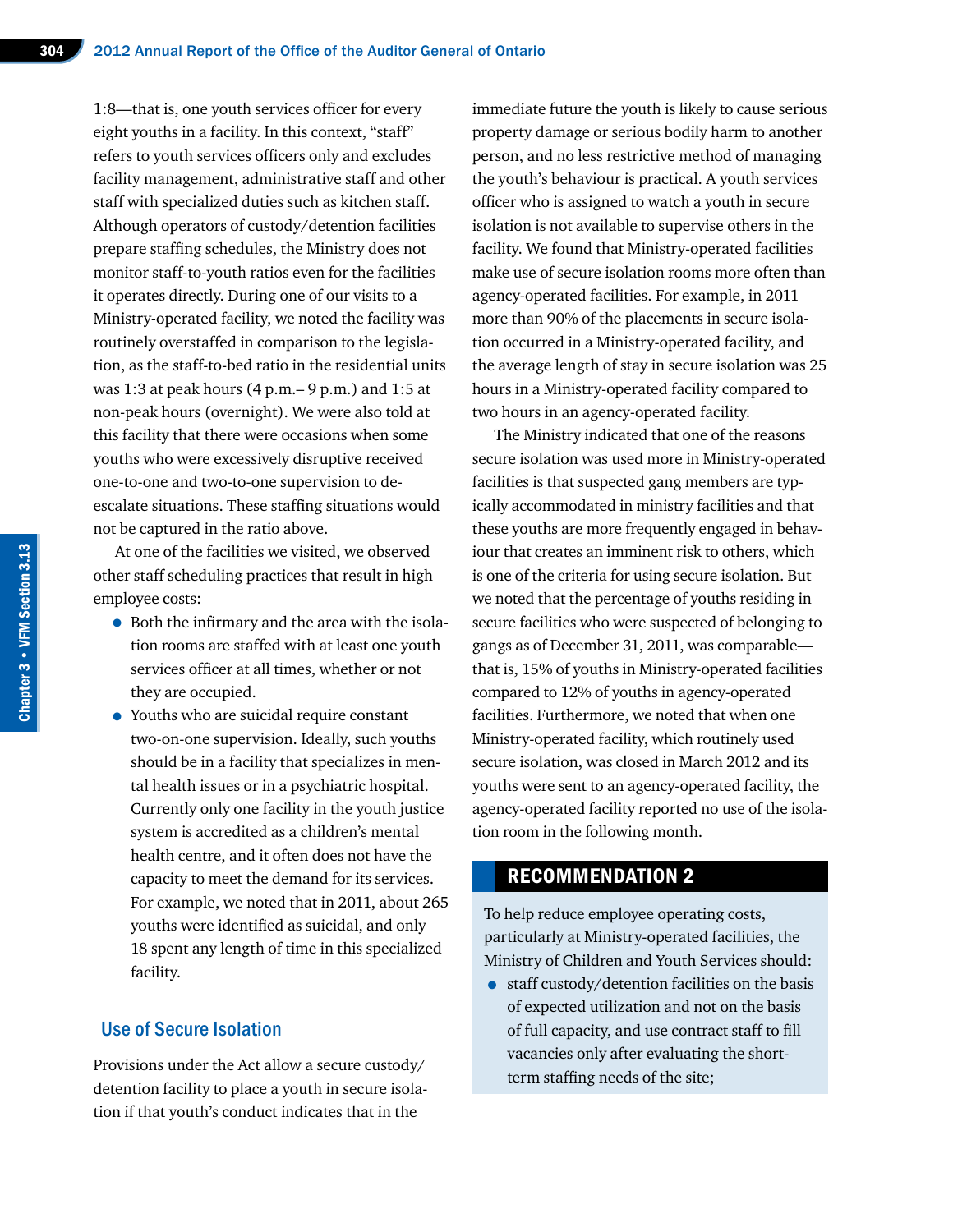- reassess whether the bonus payouts from the sick-day program are proving to be a costeffective strategy in reducing absenteeism;
- investigate high rates of long-term permanent medical accommodation and, where appropriate, implement measures to reduce those rates; and
- identify behaviour-management techniques other than secure isolation that have been used successfully by agency-operated facilities to prevent or manage undesirable behaviour.

#### MINISTRY RESPONSE

The Ministry acknowledges the importance of effective staffing practices at its directly operated facilities. Staffing in custody/detention facilities must be done to meet the minimum staff ratio under the *Child and Family Services Act*; the requirement for 24/7 intake; ability to maintain the buildings and provide key services (for example, programming, education, health, clinical, case management) regardless of how many youth are present; as well as safety and security requirements. The Ministry is in the process of implementing the recommendations resulting from the review of staff deployment and scheduling practices undertaken in 2011. In addition, a scheduling application is under development, which will result in more consistent and effective staff scheduling practices, leading to decreased staff costs. The Ministry will continue to evaluate capacity and take action where possible, while addressing operational requirements, meeting the complex needs of youth in the facilities, and having due regard for the safety for youth, staff and the community.

Over three years, the government has made substantial and measurable progress toward reducing absenteeism and its associated costs, and sustaining this improvement across the Ontario Public Service Employees Union (OPSEU) Correctional Bargaining Unit. The

Ministry of Government Services will reassess the program, the policy and the incentive payments as it prepares for collective bargaining with OPSEU. The Ministry of Children and Youth Services will work with the Ministry of Government Services in this regard.

The Ontario Public Service has recently initiated a disability management review process with the goal of implementing best practices to enhance employment accommodation and return-to-work performance and outcomes. A component of the review involved completing an assessment of current practices and performance relating to disability management policy and workplace resources, disability prevention, and early intervention and return-to-work processes. As a result of this review, an action plan will be developed to implement enterprise-wide program improvements. The Ministry will work with the Ministry of Government Services in this regard.

We acknowledge the Auditor's concern relating to the use of secure isolation. The Ministry is undertaking a review of the use of secure isolation in directly operated facilities to measure operational compliance with legislation, policies and procedures. The Ministry has in place training, a relationship custody approach, tools, policies and procedures relating to behaviourmanagement techniques and the management of aggressive behaviour by youth. Throughout 2012–14, the Ministry will undertake reviews of directly operated youth centres using the Correctional Program Assessment Inventory, which, among other things, is used to review the types of behaviour-management strategies used, whether the strategies are aligned with the research and whether there are documented procedures for applying the strategies. In addition, the Ministry will identify behaviourmanagement techniques that have been used by agency-operated facilities to determine whether their use is appropriate for its own facilities.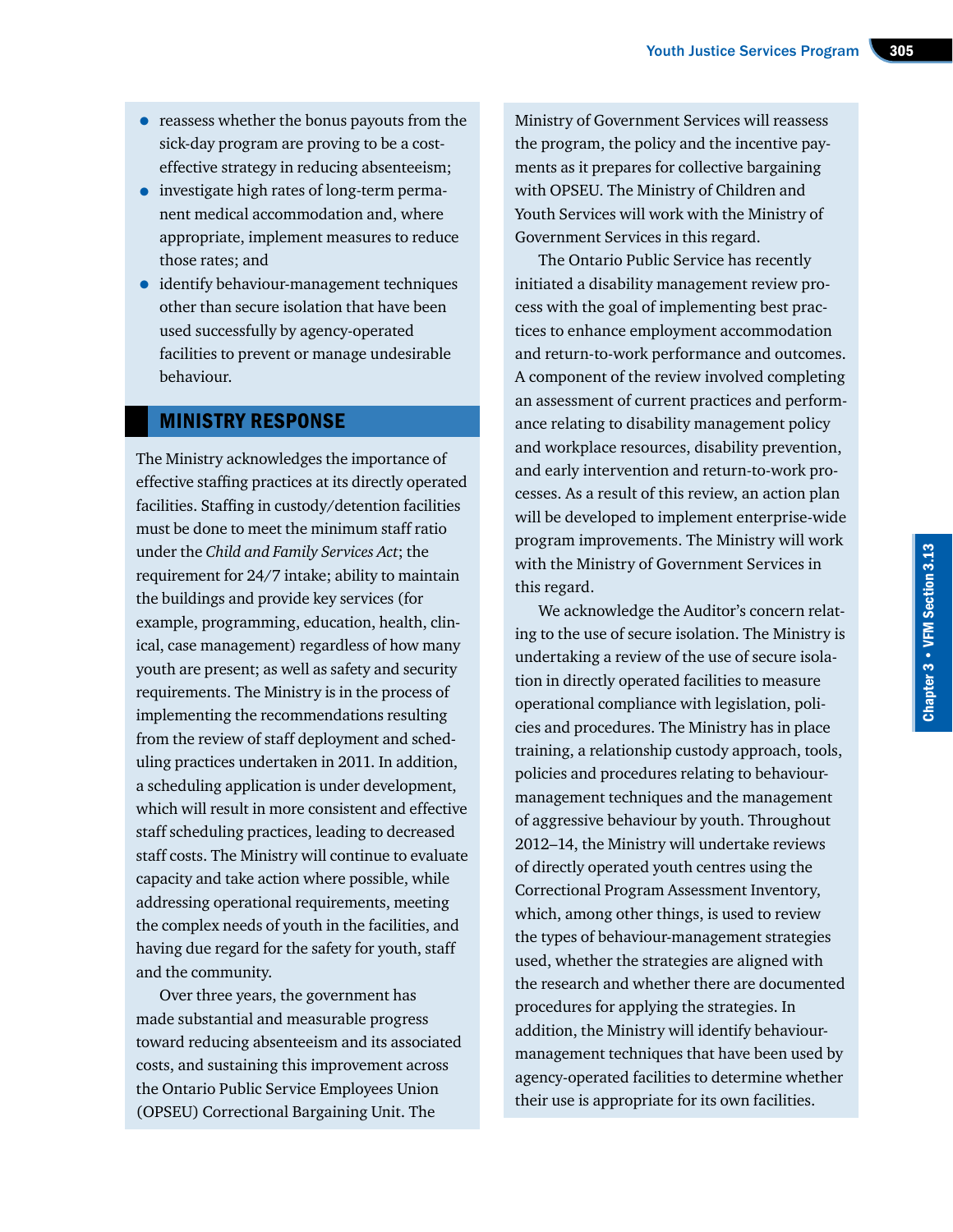#### CASE MANAGEMENT

Case management is the cornerstone to helping a youth become a law-abiding citizen, and therefore is core to contributing to community safety and prevention of youth crime/reoffending. The Ministry's objective in case management is to take maximum advantage of the time that a young person is in the youth justice system, using that time to change his or her mindset and/or other aspects of his or her situation that could reduce the likelihood of reoffending.

The time frame in which the youth is under the care of the Ministry and its service providers is limited. In the 2011/12 fiscal year, the median length of time a youth was in the system was one year for a youth on probation, 40 days for a youth in secure custody, 60 days for a youth in open custody, seven days for a youth in secure detention and four days for a youth in open detention. Therefore, making the most of this limited time is critical to realizing the changes that the Ministry intends case management to achieve.

#### Assessing Youth and Planning Services

The probation officer conducts a risk/needs assessment to assess the youth's risk of reoffending and determine the level of supervision needed. The probation officer considers the youth's history, lifestyle and personal circumstances. As well, we were told that the probation officer considers information contained in psychological and psychiatric reports resulting from court-ordered assessments. A youth is rated as high, medium or low risk in eight areas: prior offences; family circumstances/parenting; education; peer relations; substance abuse; leisure and recreation; personality; and attitudes/orientation. The results of the assessment are then used to decide on a supervision level and to develop a casemanagement plan.

In practice, the risk/needs assessment and the case-management plan are one consolidated document that the probation officer completes in collaboration with the youth and other stakeholders—the youth's parents, for example, or the primary youth services officer if the youth is in custody. The plan details how the risks identified in the assessment are to be addressed, and typically specifies one or more programs that the youth must attend, how often the youth must report to the probation officer, and how to comply with the conditions of the court order.

If a youth is in custody, facilities must also prepare a case-management reintegration plan for him or her within 30 days of admission, and update it 90 days after admission, six months after admission and every six months thereafter. The reintegration plan is intended to complement the case-management plan, and details what action should be taken during the custody phase.

We reviewed a sample of case files closed in 2011 for a variety of sentence types. Overall, we found the system to be flexible and that the knowledge and experience of probation officers was being put to good use. For example, although the risk/needs assessment automatically calculates a risk score for the youth, we found instances where the probation officer overrode the score on the basis of personal observations and knowledge of the particular rehabilitation needs of the youth.

However, we did identify some concerns with the risk/needs assessment process and casemanagement planning:

- One-third of the risk/needs assessments and case-management plans we reviewed were completed late, on average by almost 60 days, while another third were never done, even though they are required by policy given the length of the youths' sentences. Overall, only 60% of the files reviewed contained all the required risk/needs assessments.
- Most case-management plans were incomplete. They failed to include all required items, such as specific timelines for monitoring and referrals, or they did not indicate the manner in which compliance with court-ordered conditions would be monitored.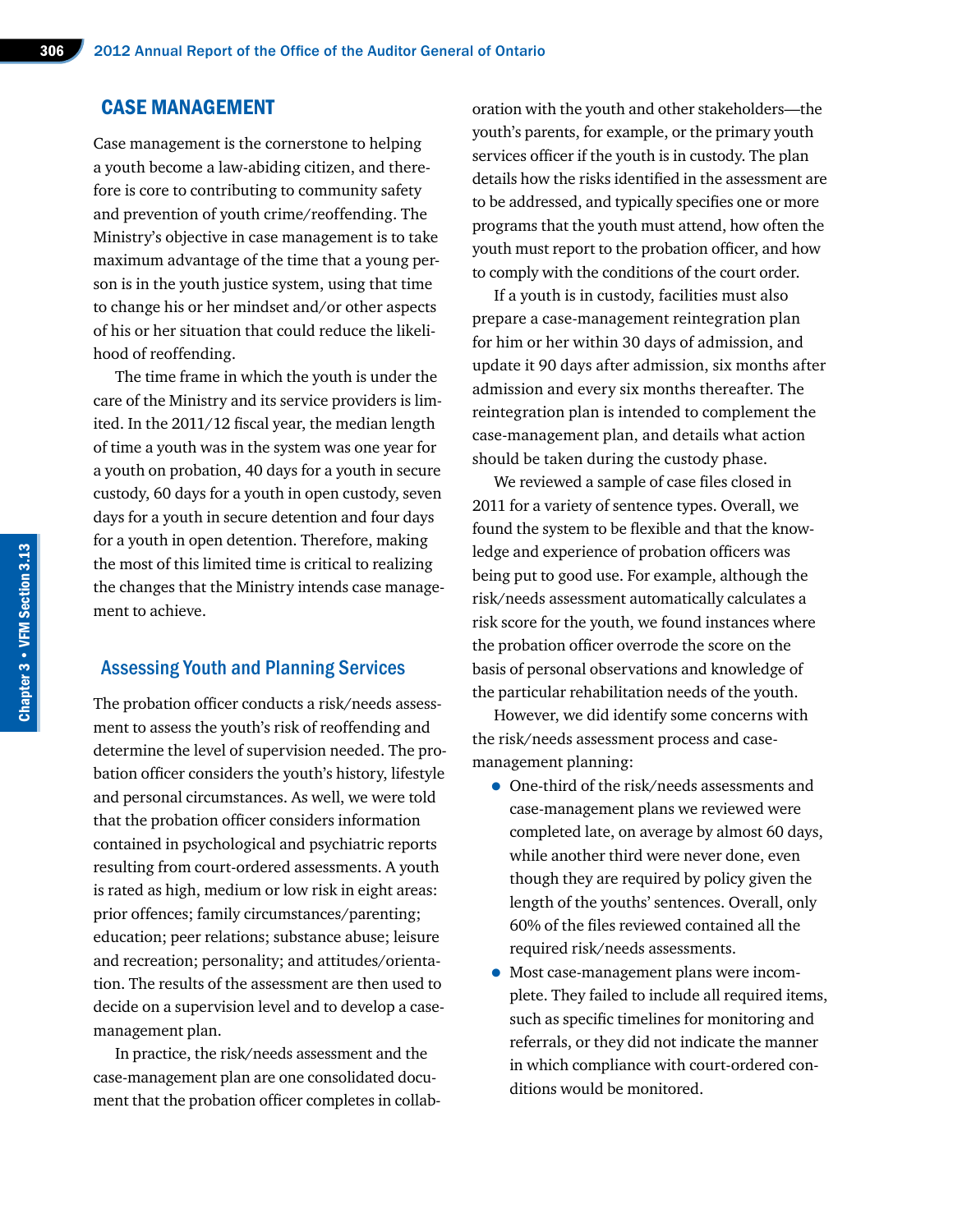- Although most case-management plans included goals to address at least some of the youth's risk factors to reoffend, areas assessed as high risk were often not addressed. Overall, more than half of the files we reviewed for youths with completed case-management plans did not have goals for at least one of their high-risk factors. More than 20% of cases did not have goals for any of their highrisk factors.
- We found that reintegration plans were generally prepared on a timely basis. Reintegration plans are meant to outline specific goals for the youth to work on while in custody. However, the goals in some plans were vague—for example, "youth should better himself by attending program or counselling as recommended by clinical staff and probation officer," rather than specifying the particular in-house rehabilitation service or program that would benefit the youth.

# Monitoring Efforts by Probation Officers

A probation officer is the first line of contact for most sentenced youths throughout the time the youths are in the care of the Ministry. Probation officers are responsible for monitoring the youth's progress in meeting the goals set out in the casemanagement plan and making referrals to programs and services based on the conditions set out in the court order, the case-management plan, and other needs of the youth identified during the supervision period. Probation officers must also monitor compliance with all conditions set out in the court order in accordance with the *Youth Criminal Justice Act*. When a youth does not comply, probation officers are required under ministry policy to consider appropriate enforcement options and to document their decision. Enforcement options can include issuing a warning, increasing the level of supervision, asking the court to change the conditions of the court order, bringing the youth back to court on

charges stemming from the terms of the court order he or she has breached, and taking no action.

The Ministry has a "single-case-management" policy, in which a youth remains under the supervision of the same probation officer for the duration of his or her court order, and any youth who comes back into the system is reassigned to that same probation officer so long as the reassignment continues to serve the youth's best interest. This relationshipbuilding model is meant to emphasize the quality of interaction between the probation officer and the youth; the importance of creating stable, consistent care; and the value of developing individualized, meaningful case-management plans and interventions. We felt that this was a good policy but noted that the Ministry does not monitor whether its single-case-management policy is being followed, particularly for youths who re-enter the system. In addition, for the youths in our sample, which represents a single continuous period of supervision, more than 40% were under the supervision of more than one probation officer, while 6% saw at least five probation officers during their period of supervision. In most cases, we were unable to determine the reasons for the reassignments because they were not documented in the file.

Our review of the work of probation officers found the following:

- For a significant number of files, there was no evidence that probation officers had made a sufficient effort to assist youths to meet at least some of their established goals. For example, where a youth's goal was to abstain from substance abuse, the probation officer made no referral to a substance-abuse support group or counselling. In another case, the youth had a goal to complete four credits at school, but there was no evidence in the file that the probation officer had worked with the youth on the issue of school attendance. In both examples, the youths did not meet their goals.
- Youths are required to meet regularly with their probation officers, but in almost half of the case files we looked at, we found youths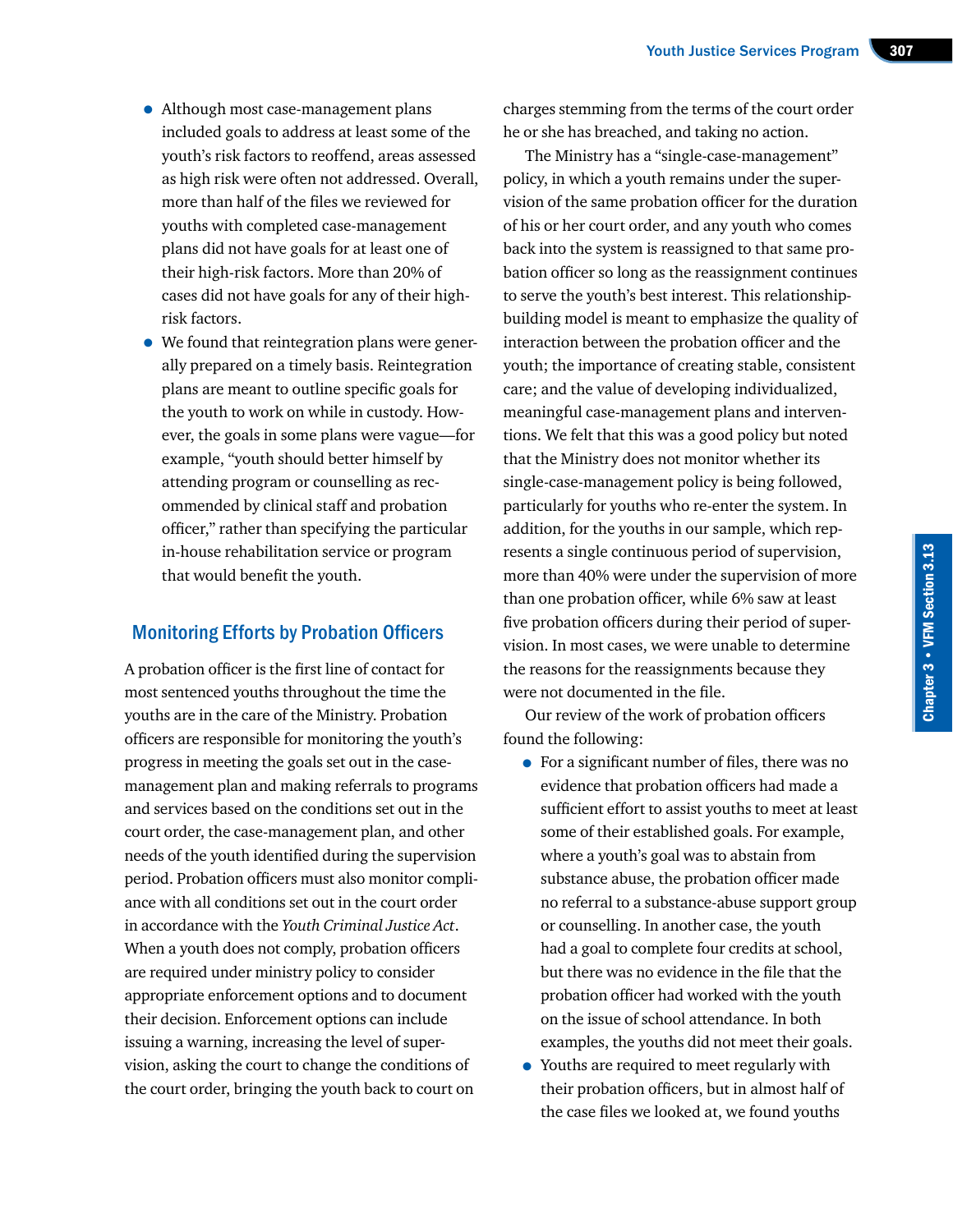had not reported to their probation officers as frequently as required given their risk level. This was due to probation officers failing to schedule appointments as frequently as they should have, or to follow up on appointments that the youths missed.

- Thirty percent of the community-service orders were not complied with on a timely basis. As well, we could not verify compliance for an additional 7% of community-service orders because there was no documentation in the case file.
- Less than 40% of conditions in the files we examined were complied with. For the remainder, almost 20% were not met and 40% could not be verified, either because there was a lack of documentation in the file or because the conditions set out in the orders were unverifiable—for example, "keep the peace," "don't possess a firearm," or "don't associate with person X."
- When a probation officer is aware that a court order has been breached, it is his or her responsibility to take appropriate action. We would expect this action to be in the form of an escalation of consequences, depending on the circumstances, starting with a warning and ending by bringing the youth back to court on charges of breaching the terms of the court order. However, in more than a quarter of the cases sampled where the court order was breached, the probation officer did not take timely and/or appropriate action through progressive enforcement. The Ministry indicated that the courts discourage probation officers from bringing forward breaches that might not be considered serious in nature, and that the courts expect probation officers to find ways of enforcing conditions without resorting to returning the youth to court.
- For youths who have committed crimes that are not serious in nature, the Crown may divert them from the court system if the youths agree to participate in extrajudicial

sanctions. We found that there are no Ministry guidelines on the type of sanction to be used for the type of offence or type of history—for example, if the youth is a repeat offender. Consequently, sanctions employed varied by case and by probation officer. For example, for the same offence one youth was assigned community-service hours while another only had to write a letter of apology. Although these might well have been appropriate sanctions for each youth given the individual circumstances, supervisory staff have no way of evaluating the appropriateness of the sanction because none of the files sampled contained the underlying rationale for the sanction chosen.

#### Probation Officer Caseloads

Each probation officer takes responsibility for a certain number of youths and manages them during their stay in the youth justice system. Although there is no documented caseload standard for probation officers, probation managers we met with indicated that a benchmark of 30–35 cases per probation officer was considered reasonable.

According to the Ministry's analysis, the caseload for probation officers dropped from 33 youths per officer in the 2005/06 fiscal year to 26 youths per officer in 2010/11. The Ministry told us that it responded to this decrease by shifting the supervision of community-service orders from transferpayment agencies to probation officers in 2011.

#### Ensuring Quality of Case Management

Probation managers are required to review case files annually to monitor probation officers' compliance with standards, policy and procedures. The Ministry has developed a checklist—with more than 100 standards on case-file documentation and monitoring—for probation managers to use to assist them with this oversight responsibility. We attempted to evaluate the case-management monitoring process at four probation offices in the three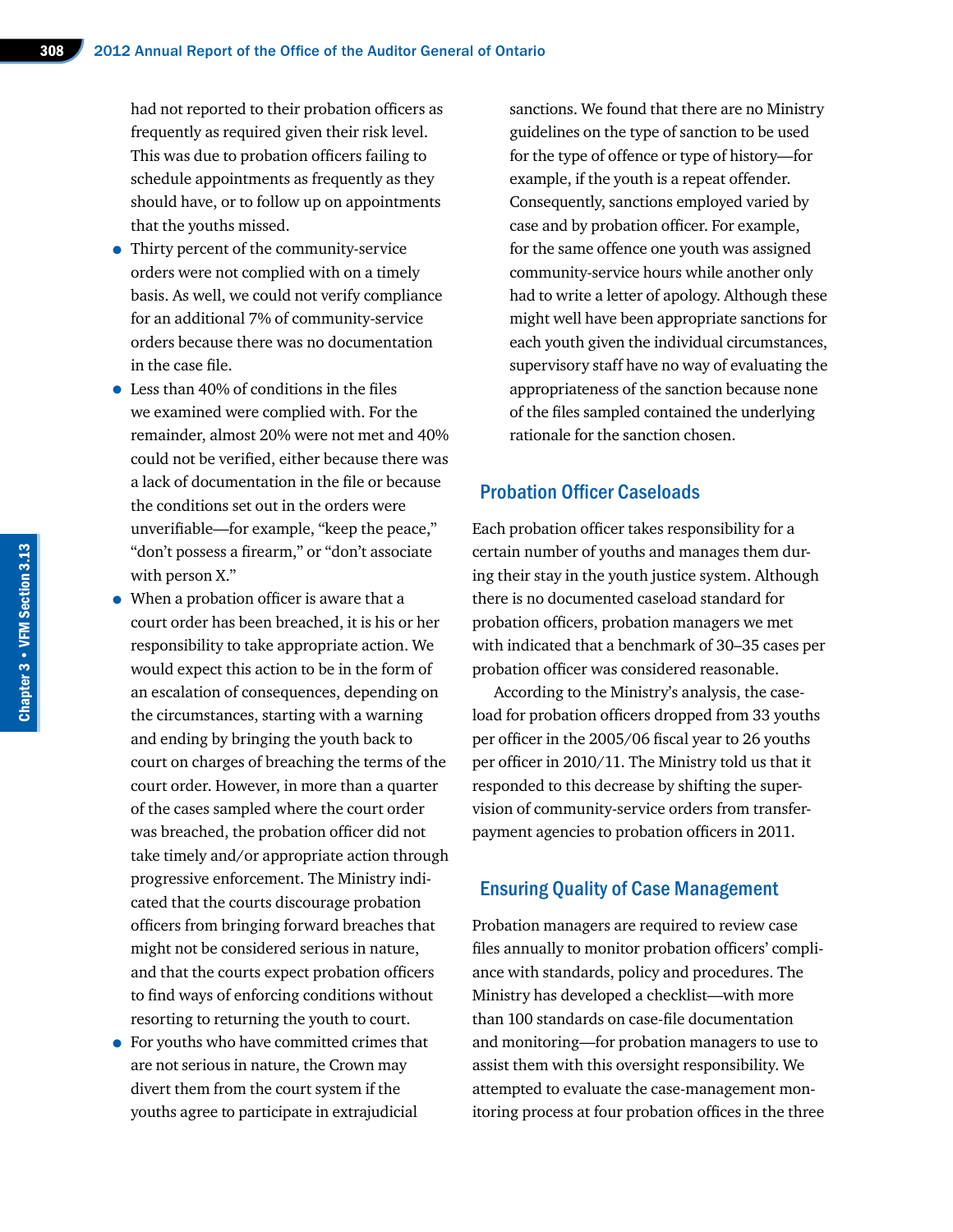regions we visited, but one probation office did not maintain any documentation for the three years we chose to examine, and another office could not locate any of the reviews for the 2010/11 fiscal year. In general, we found a variety of practices being used across offices, as follows:

- Ministry policy requires at least five active files and two closed files to be reviewed per probation officer annually. However, over the past three years, we found that generally only three case-file reviews per probation office were being done, and in some cases as few as one. This represents about 12% of the average probation officer caseload of 26. We could not confirm that every probation officer was reviewed because probation offices did not maintain lists of probation officers who worked in that office for the years we tested.
- There was inconsistency among probation offices on how files were selected for review. For example, in one region probation officers were allowed to select most of their files themselves for managers to review. In the other two regions, probation managers selected files randomly from the case register.
- Each case file is reviewed against more than 100 standards. The probation manager judges whether each standard has been met, partially met or not met. For a sample of case-file reviews conducted in the 2011/12 fiscal year that we examined, we noted that almost twothirds met at least 80% of applicable standards.
- None of the regions we visited had analyzed the results of case-file reviews to identify which standards probation officers consistently had the most difficulty complying with, so that this information could be used in staff training.

# RECOMMENDATION 3

To help ensure that case-management efforts result in youths obtaining the services and programs needed for rehabilitation, the Ministry of Children and Youth Services should:

- complete all required risk/needs assessments, case-management plans and casemanagement reintegration plans on a timely basis;
- ensure that case-management plans have specific goals and recommended programs and services to assist youth in addressing all high-risk areas identified and any courtordered conditions;
- clearly document in the case files whether or not youths have complied with court-ordered conditions and community-service requirements and, if they have not, what efforts were made by the probation officer to rectify this;
- develop guidelines or policies about what types of extrajudicial sanctions are appropriate to use and when; and
- ensure that the required case-file reviews are being done consistently across all probation offices and determine whether there are any systemic issues warranting additional guidance or training.

# MINISTRY RESPONSE

The Ministry is pleased that the Auditor acknowledged the knowledge and experience of probation officers, and the actions already taken to address the recommendations. The Ministry launched a Probation Strategy in May 2012 that will strengthen probation services, accountability and compliance. In addition, the Ministry will review its processes and implement new procedures where necessary to:

- ensure that files are fully documented and clearly demonstrate that appropriate action was taken on a timely basis;
- support quality assurance and effective use of Risk/Need Assessments (RNAs) by probation officers; and
- ensure that all required risk/need assessments, case-management plans and case-management reintegration plans are completed on a timely basis.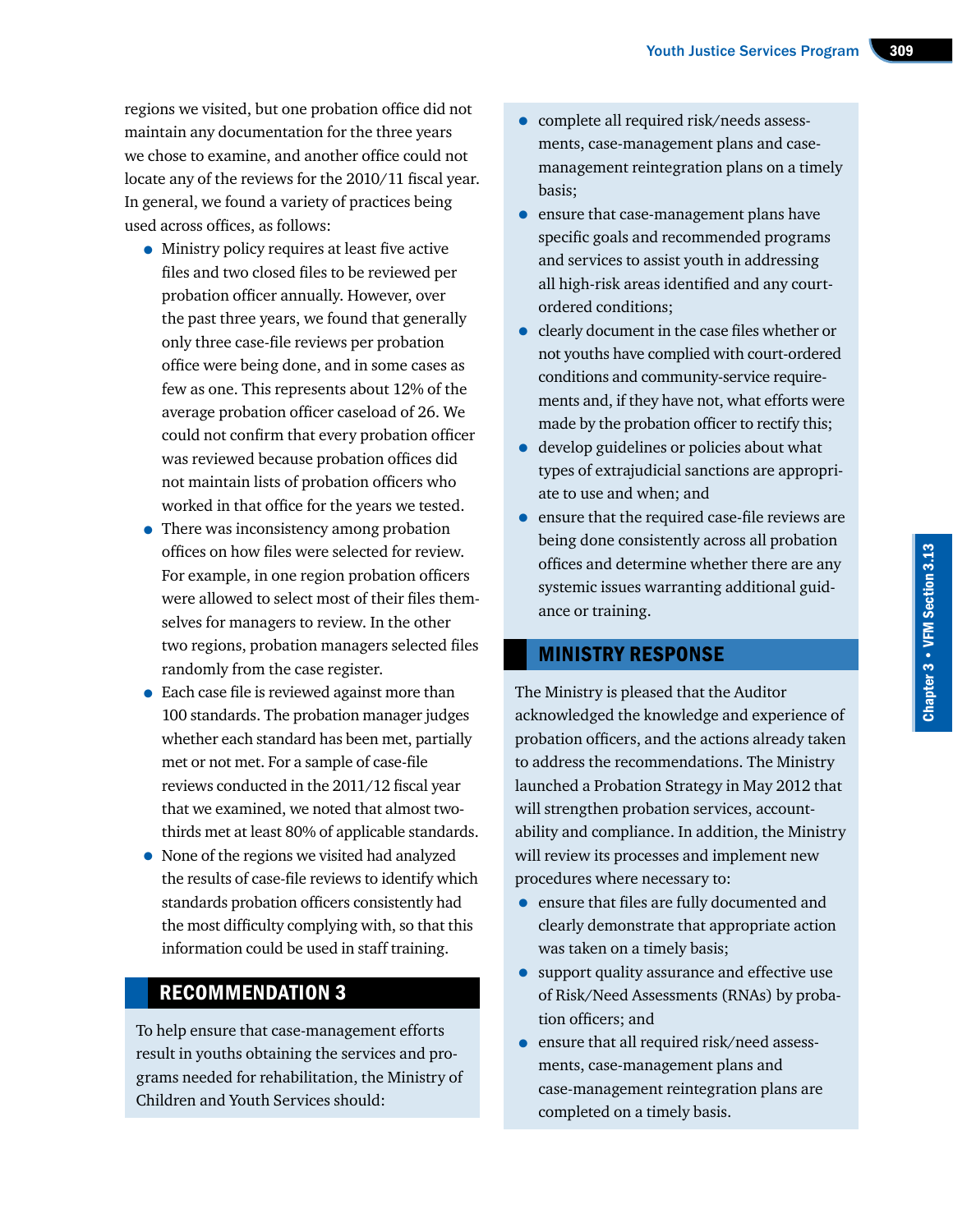In order to track the number of outstanding RNAs, the Ministry is developing a database report that identifies "future due" and "overdue" RNAs so that timely action can be taken by probation managers.

The Ministry agrees that it is important for the case-management plans to address all high-risk areas and will review the practices and training that support probation officers to increase their capacity to engage youth to set and achieve goals on their own.

The Ministry will review its processes and implement new procedures to ensure that files are fully documented and clearly demonstrate that appropriate actions were taken on a timely basis, particularly in respect of court-ordered conditions.

The Ministry will review and revise, if necessary, its existing policies for extrajudicial sanctions to ensure they support selection of appropriate extrajudicial sanctions.

The Ministry recognizes the importance of completing case-file reviews consistently. In October 2011, the Ministry released an updated Case Management Compliance Review Tool and Managers' Guide, which articulates expectations and provides guidance on conducting case-file reviews. In 2013/14, the Ministry will initiate a review of the case-file review process and will specifically look at accountability and consistency in case-file reviews, as recommended by the Auditor. The Ministry will also assess whether there are any systemic issues that warrant additional guidance or training.

#### PROGRAMS AND SERVICES

The Ministry contracts with transfer-payment agencies to deliver a variety of programs and services, primarily directed to youths who come into conflict with the law, although they also deliver some preventive programming. As seen in Figure 5, these

programs and services are grouped into six major service activities, and each offers categories of programs and services. For example, community-based programs/services include attendance centres and managing youth with community-service orders. Reintegration and rehabilitation includes employment- and life-skills training, anger management counselling, substance abuse counselling and housing support. The Ministry contracts with almost 200 transfer-payment agencies to offer almost 500 services and programs across the province. The type of programming and services youths will receive is determined by their risk/needs assessment, and sometimes is listed on their court order.

Transfer-payment agencies are funded on a historical basis. One-time funding adjustments are permitted for non-recurring expenses. Permanent adjustments are permitted when there is a change in the services or programs provided.

# Effectiveness of Agency Programs and **Services**

The Ministry aims to deliver evidence-based programs to youths in conflict with the law in order to rehabilitate them. To this end, it collects academic research on the most effective treatment models and approaches, which it calls the "What Works Literature." However, there was no evidence to show that the programs and services available to youths actually were selected based on the best practices outlined in the literature. The Ministry's corporate office told us that it assumes transfer-payment agencies use the What Works Literature to develop evidence-based programs and services. But the Ministry's regional staff to whom we spoke, who were responsible for contracting with service providers and evaluating the programs and services offered, were generally not aware of the What Works Literature. Consequently, no one ascertains whether any of the programs and services developed by transferpayment agencies align with the best treatment approaches according to the research.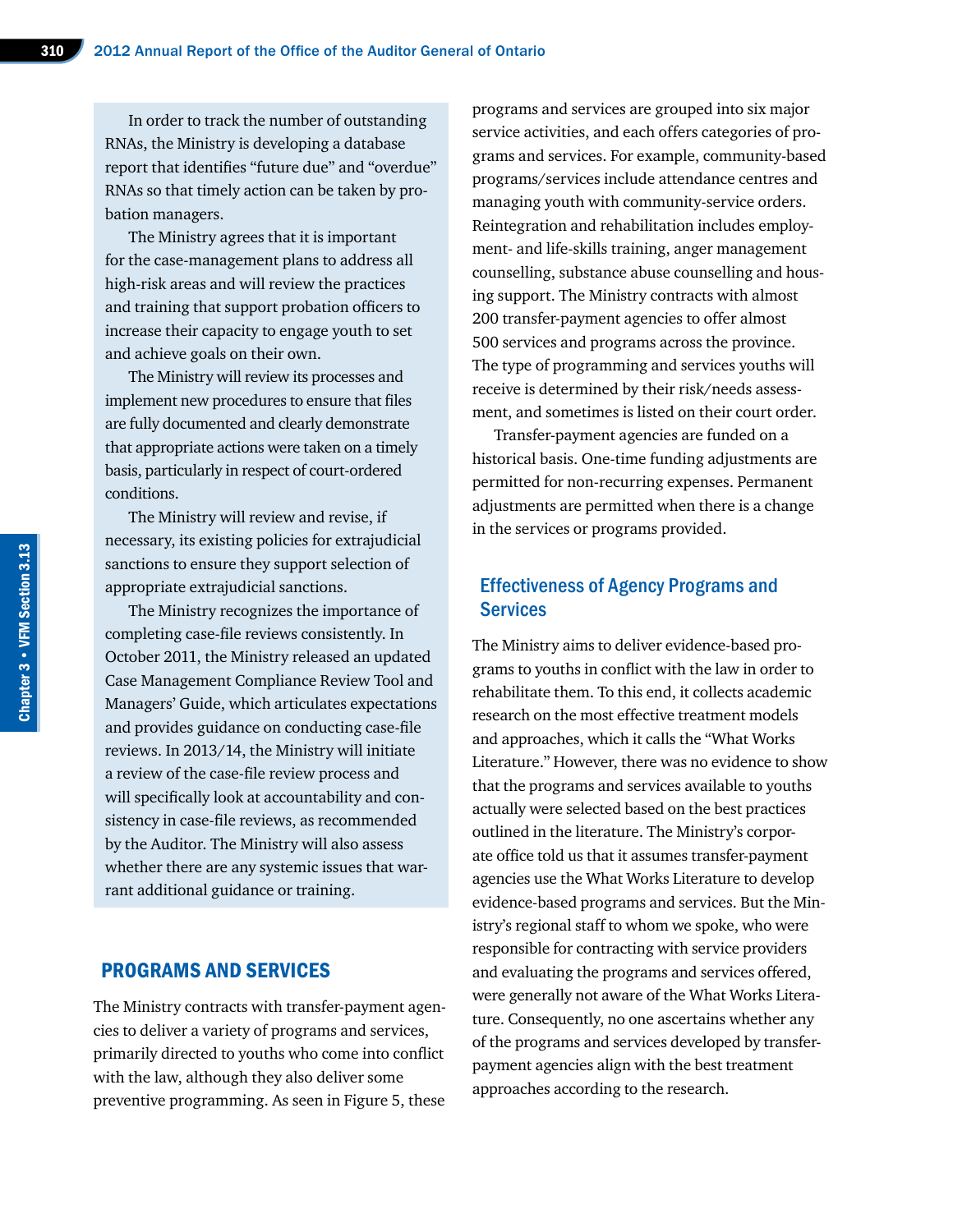#### Figure 5: Funding and Service Activity, 2010/11

Source of data: Ministry of Children and Youth Services

|                                   |                |     | <b>Youth Served/</b> |     |                          |     |
|-----------------------------------|----------------|-----|----------------------|-----|--------------------------|-----|
|                                   | <b>Funding</b> |     | <b>Admissions</b>    |     | <b>Programs/Services</b> |     |
| <b>Service Activity</b>           | (\$ million)   | %   | #                    | %   | #                        | %   |
| Prevention                        | 2.9            | 1   | 3,637                | 8   | 51                       | 10  |
| <b>Diversion</b>                  | 6.5            | 2   | 10,386               | 21  | 94                       | 19  |
| Community-based programs/services | 24.8           | 9   | 9.011                | 18  | 112                      | 23  |
| Reintegration/rehabilitation      | 12.5           | 4   | 9.395                | 19  | 102                      | 21  |
| Probation                         | 50.1           | 18  | 8,673                | 18  | 66 <sup>a</sup>          | 13  |
| Custody/detention                 | 191.2          | 66  | 7,927 <sup>b</sup>   | 16  | 70 <sup>c</sup>          | 14  |
| <b>Total</b>                      | 288.0          | 100 | 49,029 <sup>d</sup>  | 100 | 495                      | 100 |

a. Includes 64 Ministry-operated and two agency-operated probation offices.

b. Includes 6,819 admitted to detention and 1,108 admitted to custody.

c. Includes seven Ministry-operated and 63 agency-operated facilities.

d. Some youths have been counted more than once if they received services from more than one service provider.

The Ministry does not have a master list of all of the youth justice programs and services offered by the approximately 200 transfer-payment agencies across the province. Services are detailed in individual contracts with agencies, but these details are not catalogued in regional inventories, either. As a result, probation officers, who are responsible for connecting youths with programs and services that best meet their assessed needs and risk level, must rely on their own experience and on informal discussions with other probation officers and contacts in the community to determine which programs and services are available in their region. Although this type of informal interaction among colleagues and contacts is undoubtedly valuable, without good information on the specific programs and services available in each region, there is a risk of inequities across regions and a risk that youths might not be connected with the services and programs that best meet their needs.

Comparing and evaluating services and programming was also complicated by inconsistent terminology in the Ministry's contracts with transfer-payment agencies. Some used different wording for what seemed to be the same service. For example, "job readiness," "job preparedness" and "employment search" were used interchangeably,

as were "education advocacy," "school attendance" and "school support." We noted that one agency just grouped all services under the umbrella term "youth support program," providing little information on the actual services it offered. It was difficult to determine from the contracts specifically what rehabilitation service and/or program was actually being offered by each agency.

# RECOMMENDATION 4

To ensure that effective programs and services are offered to youths no matter where they live in Ontario, the Ministry of Children and Youth Services should:

- ascertain that the services and programs contracted for actually align with bestpractice youth rehabilitation research; and
- establish and maintain a master list of regional programs and services that uses consistent terminology and make this information available to all probation officers.

# MINISTRY RESPONSE

The Ministry agrees that effective and evidenceinformed programs and services must be offered throughout Ontario. The Ministry's service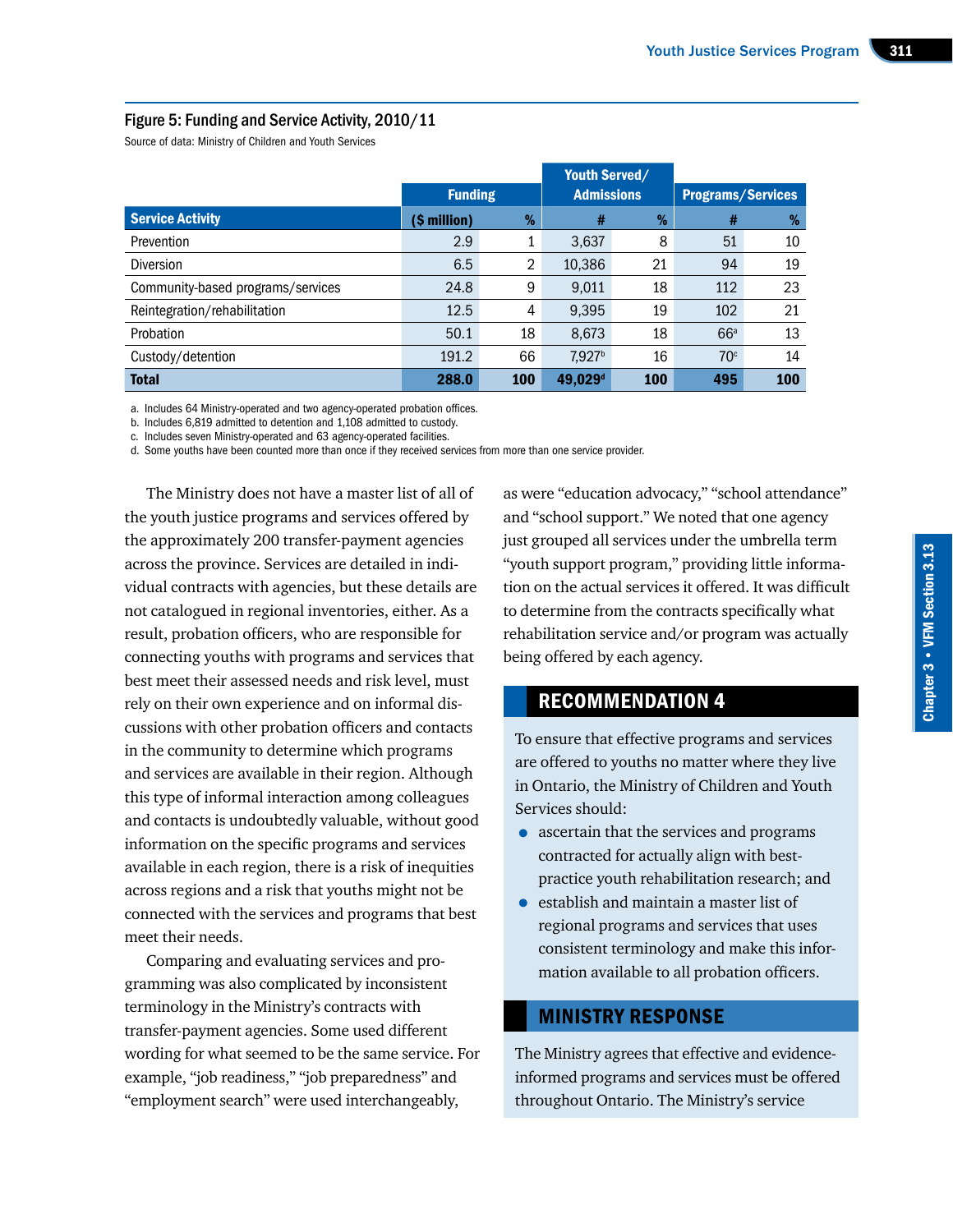continuum, which provides a range of community and custodial programs and services across the province, was guided by the "What Works" literature to promote evidence-based programming responsive to the needs of youths and to contribute to community safety. This approach aligns with the *Youth Criminal Justice Act* focus on addressing the causes of offending behaviour and promoting rehabilitation and reintegration.

A framework for program evaluation is under development to confirm the Ministry's expectations for services and determine whether the various programs adhere to the intended design elements.

The Ministry has completed an inventory of programs for its directly operated youth centres and is currently undertaking an inventory of programs in open and secure transfer-payment facilities. An inventory of programs and services offered in community agencies will be developed over the coming year and will be made available for use by all service providers, including probation officers.

# Funding and Monitoring of Programs and Services Offered in the Community

The Ministry enters into annual service contracts with each of its transfer-payment agencies for services offered to the Youth Justice Services program. Among other things, the contract outlines a description of the services to be provided, the amount of annual funding, and service targets to be achieved.

We identified the following with respect to the Ministry's funding and monitoring of third-party agencies:

• We found little or no correlation between service-level targets and the amount of annual funding the Ministry approved. About 60% of services and programs that had a funding increase of at least 10% in the 2011/12 fiscal year did not have a corresponding increase in

the agencies' target for number of youths to be served. We also found agencies with similar service-level targets for the same service being funded at different levels. For example, in 2011/12, the Ministry approved a budget of \$9,000 for one agency and \$32,000 for another to each manage community-service orders for 25 youths. In another example, the Ministry approved a budget of \$107,000 for one agency and \$165,000 for another to each manage 300 youths serving extrajudicial sanctions. As a result, we found significant variations in actual program costs per youth, as shown in Figure 6.

- An agency's performance has little impact on the funding it will receive the following year. For example, in the 2010/11 fiscal year more than half of the programs and services provided in the community by agencies did not meet their targets for the number of youths served, but almost 70% of these received the same funding amount or more for the following year. The Ministry told us that the agencies have no control over the number of youths served, and given the fact that agencies have mostly fixed costs, reducing funding would likely mean staff layoffs.
- Budgets are adjusted throughout the fiscal year, some as late as March 31, resulting in little variance between the approved budgeted amounts and actual expenditures at year-end. Most funding adjustments happen in the fourth quarter. During the 2010/11 fiscal year, budgets were adjusted during the year for

# Figure 6: Actual Costs per Youth for a Sample of Community-based Programs and Services, 2011/12 (\$)

Source of data: Ministry of Children and Youth Services

| <b>Program/Service</b> | <b>Lowest</b> | <b>Highest</b> | <b>Median</b> |
|------------------------|---------------|----------------|---------------|
| Attendance centre      | 989           | 13.037         | 5.208         |
| Anger management       | 256           | 9.704          | 1.437         |
| Substance abuse        | 321           | 8.114          | 1,264         |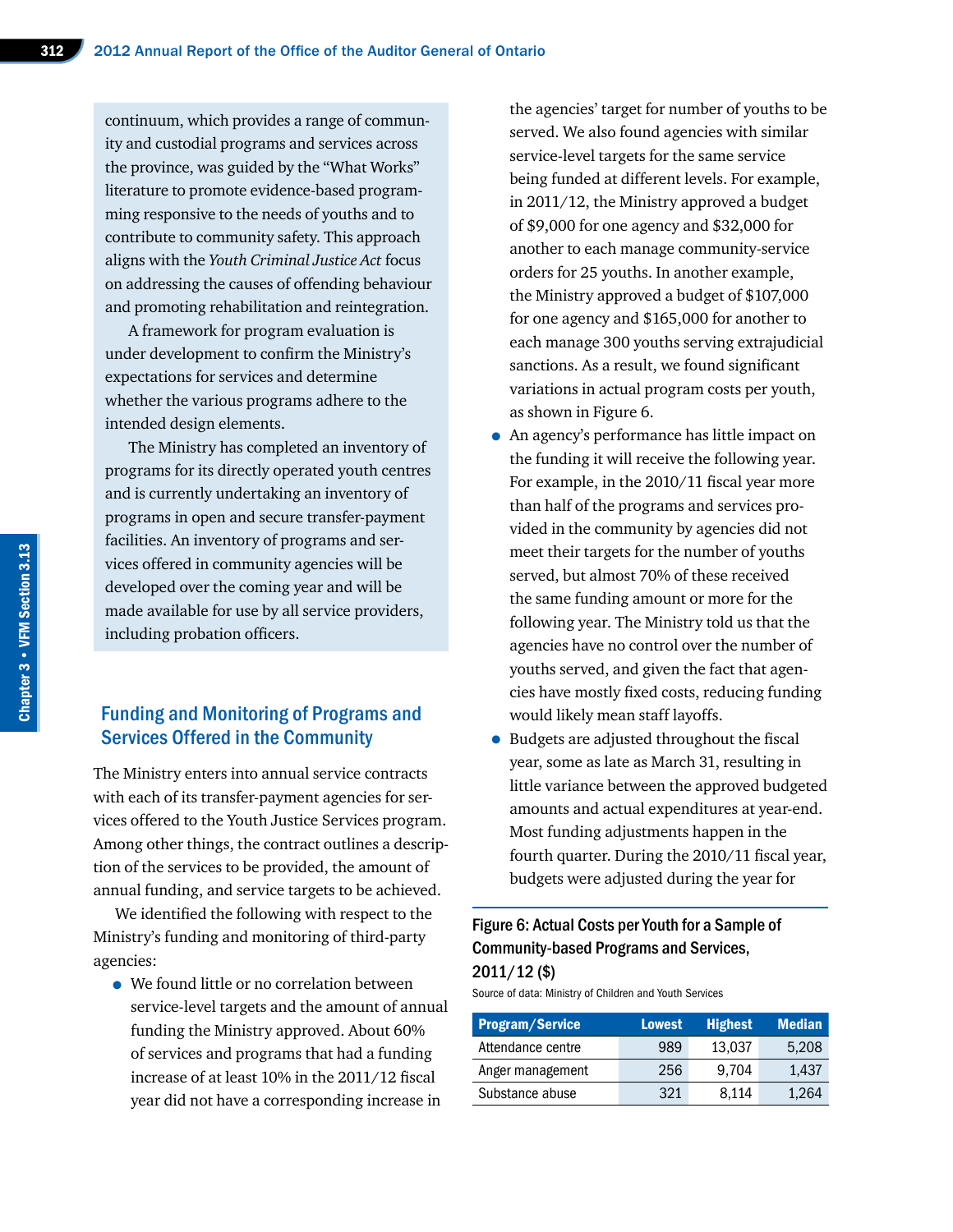half of all contracts, and 85% of the funding adjustments were increases. We selected a sample of adjustments in 2010/11 from each of the three regions we visited and noted that 50% of one-time adjustments had little supporting documentation from the agency to substantiate the need for additional funding.

- The Transfer Payment Accountability directive requires ministries to establish risk criteria to assess the ability of service providers to meet service-delivery objectives. To this end, the Ministry has developed a risk-assessment questionnaire to be completed by the service providers. The Ministry uses the agencies' self-assessments to determine the overall risk level. Of the agencies that completed assessments in the 2011/12 fiscal year, other than those providing custodial services, almost all assessed themselves as low risk, yet most did not meet their service-level targets for more than 50% of services and programs they were contracted to provide.
- A report issued by the U.S. Center for Juvenile Justice Reform in December 2010 states that rehabilitative programs, if implemented well, can reduce recidivism substantially. However, there was no documented evidence that the Ministry or the service providers assessed the effectiveness or quality of the programs and services offered. The Ministry performs only limited analysis on service providers. On an annual basis, the Ministry compares servicelevel targets with the actual number of youths served. We were told that regional program staff conduct informal evaluations with input from probation officers. Furthermore, aside from visits to custody/detention facilities, there was no evidence of site visits by Ministry staff to community-based services and programs. In accordance with its contract, the service provider outlines how it will evaluate each program it offers. We inquired whether the Ministry followed up with agencies to review the nature and results of evaluation.

Program supervisory staff at each of the three regional offices we visited told us that they do not routinely ask for evidence of evaluations done. One region informed us that only one agency submitted an annual quality assurance report that detailed the evaluation it undertook, but even in this case, the agency had not performed the detailed analysis it had committed to in its contract.

# RECOMMENDATION 5

To ensure that funding provided to transferpayment agencies is commensurate with the value of services provided, the Ministry of Children and Youth Services should:

- ensure that approved funding to agencies is appropriate for the expected level of service, based on levels of service achieved in the last few years;
- compare and analyze agency costs of similar programs across the province, and investigate significant variances that seem unjustified; and
- ensure that requests for additional funding are adequately supported.

# MINISTRY RESPONSE

The Ministry agrees that its transfer-payment partners in service delivery should demonstrate value for services provided. The Ministry will conduct a review of Youth Justice Services targets, youths served and related costs over a three-year period to assess whether funding is appropriate and will make adjustments where warranted. In addition, the Ministry will conduct a jurisdictional scan of comparable Youth Justice Services providers to compare the reasonableness of the Ministry's transfer-payment costs.

Starting with the 2013/14 budget year, the Ministry will review agencies' budget packages and expenditure reports to investigate any significant variances that seem unjustified, and make adjustments where appropriate.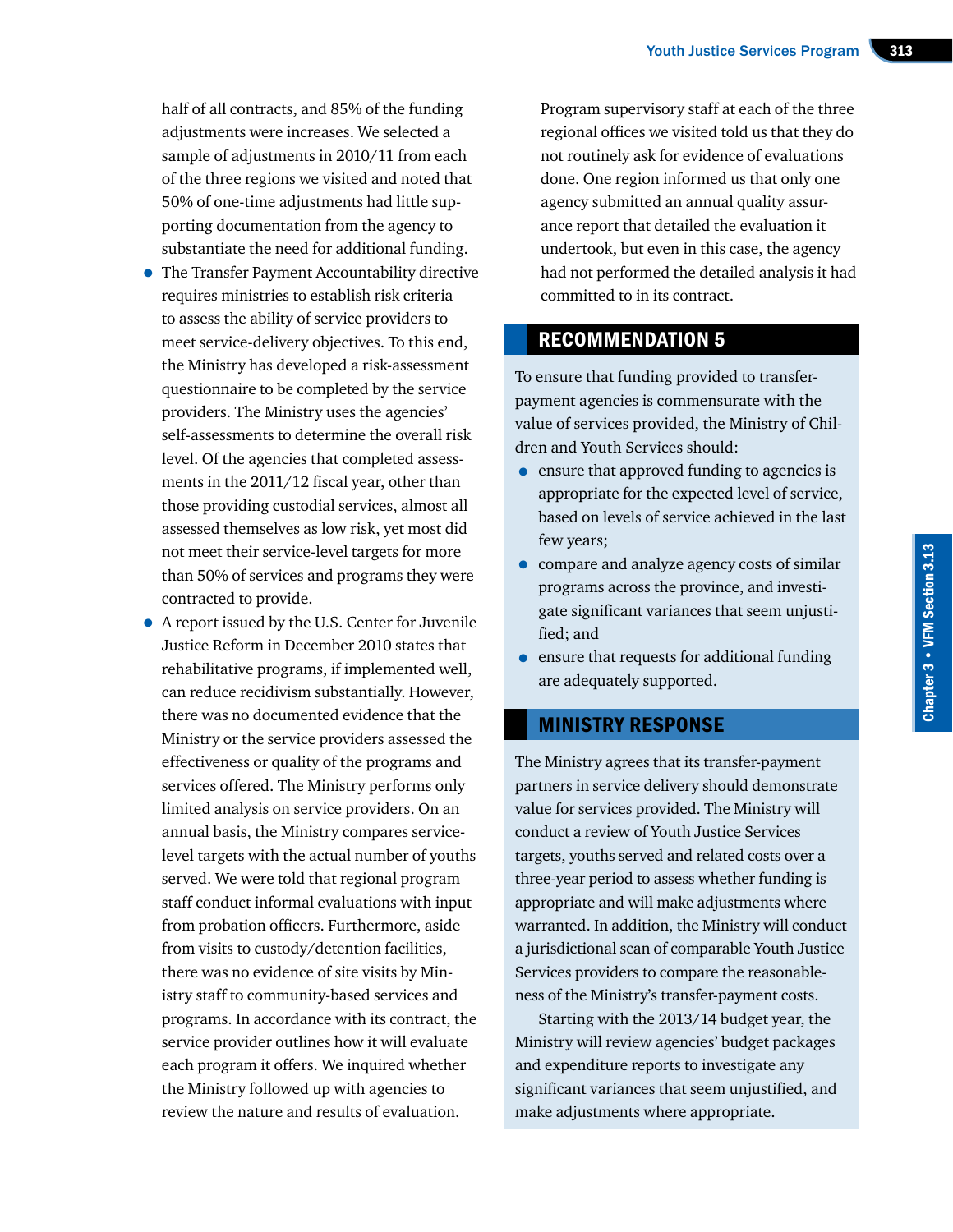The Ministry will remind all staff of the obligation to provide clear documentation that supports approvals for changes in funding. As well, the Ministry will modify the reconciliation process to require confirmation of sufficient appropriate documentation for changes in funding.

## Ministry Oversight of Custody/Detention **Facilities**

Regional offices inspect all custody/detention facilities annually to ensure they comply with the *Child and Family Services Act* (Act) and the Ministry's Youth Justice Manual prior to renewing their licence to operate. The Act sets out the minimum acceptable standards for the provision of residential care to children, and the Ministry's justice manual includes additional ministry expectations as well as requirements under the federal *Youth Criminal Justice Act* relating specifically to youths in custody/ detention facilities. We reviewed the licensing process and noted that annual inspections were being done. However, we noted the following with respect to the annual inspection process:

- For each facility's annual inspection, Ministry inspectors are required to complete approximately 200 pages of a checklist. They complete another 200 pages of the checklist every four years as part of a more in-depth review of facilities' policies and procedures. Although thorough, the checklist is often repetitive and has not been written in a way that helps inspectors focus on systemic issues to gain an overall understanding of how well the facility operates. We found that the checklist places little emphasis on the quality of the programming and services being offered to youths to reduce recidivism, and places more emphasis on health and safety standards.
- There is no distinction in the severity of non-compliance issues identified during the

inspection process. As a result, it was difficult to determine whether the decision to issue or review a licence was appropriate. All inspection files we reviewed indicated numerous items of non-compliance with both the Act and the manual, but no facility operator had its licence suspended or revoked. One licence was issued provisionally in December 2011 due to violations of the Fire Code. The Ministry indicated that it prefers to work with facilities to make the necessary improvements.

- We found inconsistency in the quality of inspection reports communicated to facility operators. Some reports quoted verbatim the sections of the Act or manual that were not met, whereas other reports described with more precision which aspect of a requirement was not being met and often noted the particular staff or resident records where the violations were identified. While two regions made more specific recommendations for corrective action, the other region's recommendations were too general to be useful; for example, it typically recommended just that the facility implement policies and ensure that all staff were familiar with them.
- We found no evidence that non-compliance items were being addressed on a timely basis. One regional office we visited confirmed that it doesn't follow up on corrective action until the next licence-review process, while the other two said they followed up soon after. However, we generally found no evidence on file to show that the Ministry revisited the facilities or obtained verification that the agencies running them implemented its recommendations. The regions considered the non-compliance to have been addressed by the agency if the agency provided a response or a work plan. For a sample of facilities we selected for licensing-file review, one-third of facilities had had five or more of the same violations in the previous year.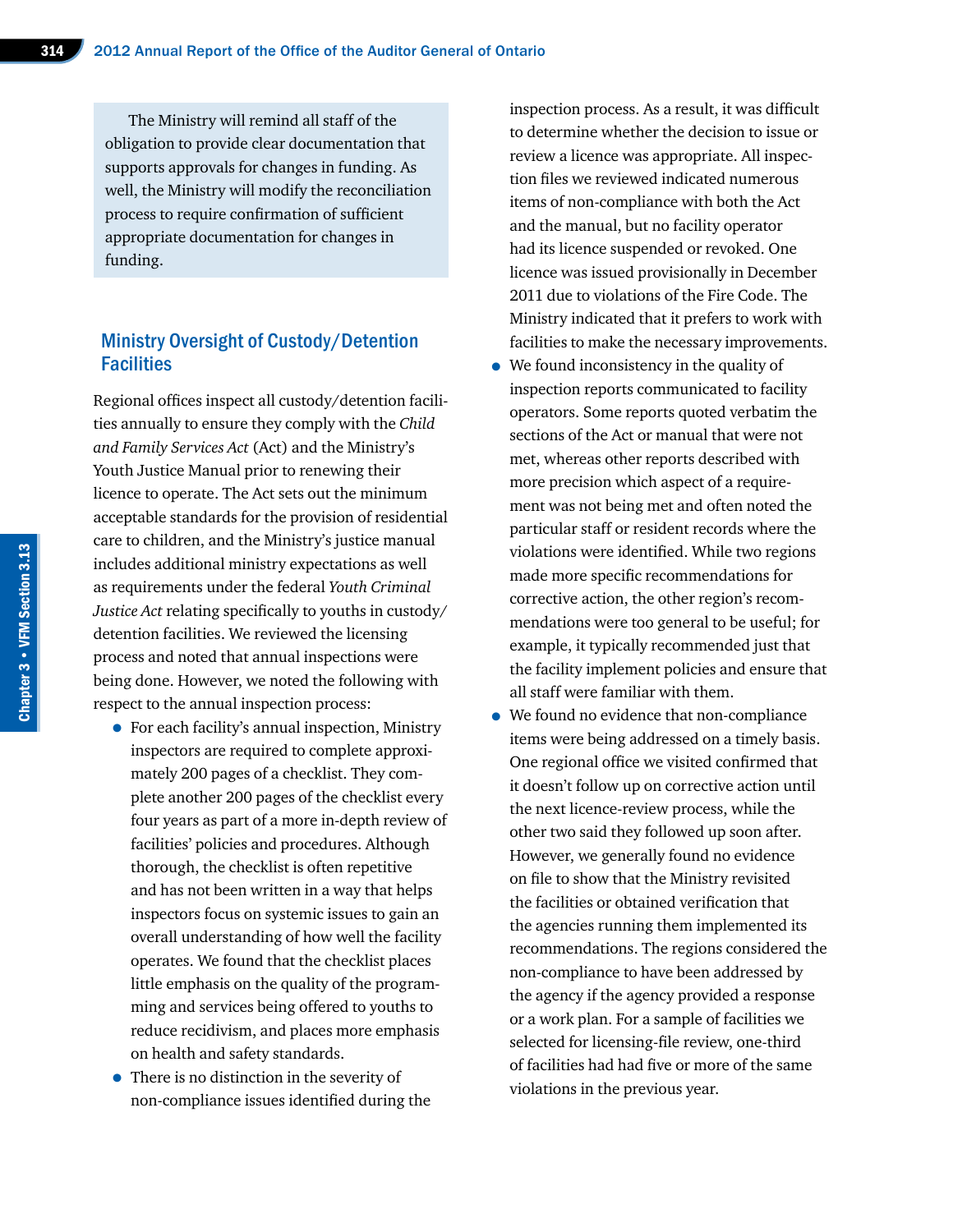- The method of data collection and recording makes it nearly impossible for the Ministry to analyze province-wide inspection data to identify and address trends of non-compliance or even to monitor a facility's performance from one year to the next. For instance, two regions entered results into the system for each section of the checklist reviewed and for each sample tested, while the third region aggregated responses from the samples tested and entered one set of results into the system for each section of the checklist.
- People working in custody/detention facilities are required to get Canadian Police Information Centre (CPIC) clearance, including vulnerable-sector screening, when they are first hired. There is no further requirement for them to have another CPIC check. We noted that almost 40% of employees working in agency-operated facilities in two of the regions we visited were hired at least five years ago, and more than 20% were hired at least 10 years ago. It is not uncommon for public-sector organizations requiring CPIC checks on hiring to require updates every five years or so.

# RECOMMENDATION 6

To ensure that the annual facility inspection and licensing process results in a safe and secure living environment with effective services and programs for youth residents, the Ministry of Children and Youth Services should:

- revise the inspection checklist to eliminate duplication and place more emphasis on the quality of programming and services being offered;
- work toward obtaining more consistency in data collection and recording and in reporting inspection findings;
- where significant compliance issues are noted, ensure that appropriate and timely follow-up is done; and

• consider requiring that people working in youth custody/detention facilities undergo a Canadian Police Information Centre check, including vulnerable-sector screening, every five years and not only at the time of initial hiring.

# MINISTRY RESPONSE

In 2011, the Ministry completed a review of the licensing checklist and reduced it by more than 60%, from approximately 1,500 lines to about 500. The revised checklist is to be rolled out in fall 2012. In addition to the licensing-review process, the Ministry will be using other means to review the quality of services. For example, as part of its Data Strategy, in 2012/13 the Ministry will initiate a review of all the Youth Justice Services description schedules, which define service expectations and form part of the transfer-payment agency's contract. Furthermore, a framework for program evaluation is under development to determine whether the various programs adhere to the intended design elements that reflect the "What Works" literature for evidence-based programming that is responsive to the needs of youth.

As a result of the review of the licensing checklist, the Ministry is now requiring full use of the automated licensing checklist for its Youth Justice licensing activities. In addition, the Ministry is building a software application that will allow division-wide monitoring and tracking of trends and identification of where corrective action is warranted. As well, in April 2012, the Youth Justice Services Division approved a Data Management Framework that will result in more consistency in all data activities for the Division.

In September 2012, the Ministry provided training to managers and licensing staff to ensure a clear understanding of legislative and ministry requirements in regard to the licensing reviews. These requirements include response to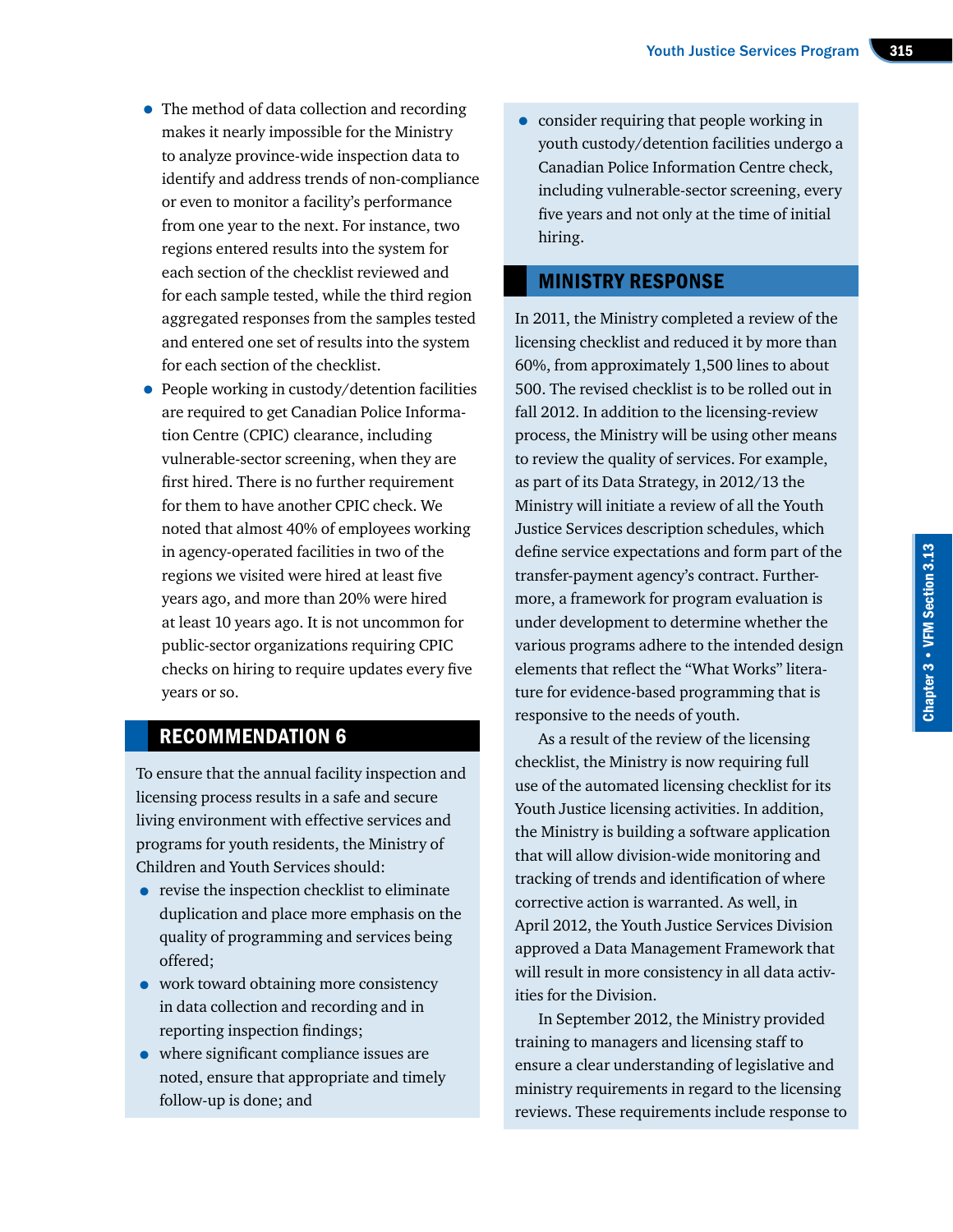non-compliance and the legislative support for the Ministry to provide a period of time for the agency to meet all requirements. The software application being developed will allow the Ministry to monitor the timeliness and effectiveness of follow-up work done.

The Ministry will review best practices and consider requiring more frequent Canadian Police Information Centre checks and vulnerable-sector screening for people working with youths in custody/detention facilities. Currently, the Ministry's Code of Conduct for Youth Justice Services requires staff to report any changes to their original security checks.

# PERFORMANCE MEASUREMENT AND REPORTING

The Ministry has stated that it intends to improve outcomes for youths through programs and services that are responsive to the risks, needs and strengths of youths. Its Youth Justice Services Program has a number of important objectives:

- reducing reoffending;
- preventing youth crime;
- increasing community safety; and
- holding youths accountable and creating opportunities for at-risk youths through rehabilitative programming.

However, the Ministry has only one performance measure for the program—the number of youths who reoffend as a percentage of all youths tracked, also referred to as recidivism. The target recidivism rate changes every year, and is equal to the actual rate achieved in the prior year. Recidivism rates reported by the Ministry have been relatively stable over the past five years for youths with community-based sentences and have gotten slightly better for youths with custody sentences. For the 2010/11 fiscal year, the recidivism rate was 35% for youths with community-based sentences, and 59% for youths with custody sentences. We

noted that two other Canadian provinces track youth recidivism rates, but neither has published results for comparison.

The Ministry defines recidivism as a return to provincial youth justice supervision or adult correctional supervision, within two years, on a new conviction that occurs following the completion of a youth community disposition (that is, a probation order only) or following the completion of a youth custody order of six months or more. In simpler terms, only youths who have been found guilty through the court process and have served a sentence longer than six months are tracked for recidivism.

Although we agree that recidivism is an important performance measure, and the definition is similar to that used for adults by the Ministry of Community Safety and Correctional Services, the Ministry does not actually track recidivism for more than 80% of the youths who have come into contact with the Youth Justice Services program. Groups excluded from the calculation for the 2010/11 fiscal year are all youths held in detention prior to trial, all youths diverted from court through extrajudicial sanctions, more than 90% of youths sentenced to custody and approximately two-thirds of youths sentenced to community supervision. The Ministry informed us that it excludes these groups because studies indicate the Ministry cannot influence a person's behaviour in less than six months.

We believe that maintaining data on the reoffend rates for the 80% of youths not being tracked would still prove useful. For example, based on the extrajudicial files we sampled in our case-file review, we noted that one-quarter of youths serving extrajudicial sanctions had been in a diversion program previously. Some indication of the effectiveness of the diversion program can be obtained by analyzing the number of youths in the program who reoffended and received either extrajudicial sanctions again or a court-ordered sentence.

Our other observations regarding performance measurement and reporting included the following: